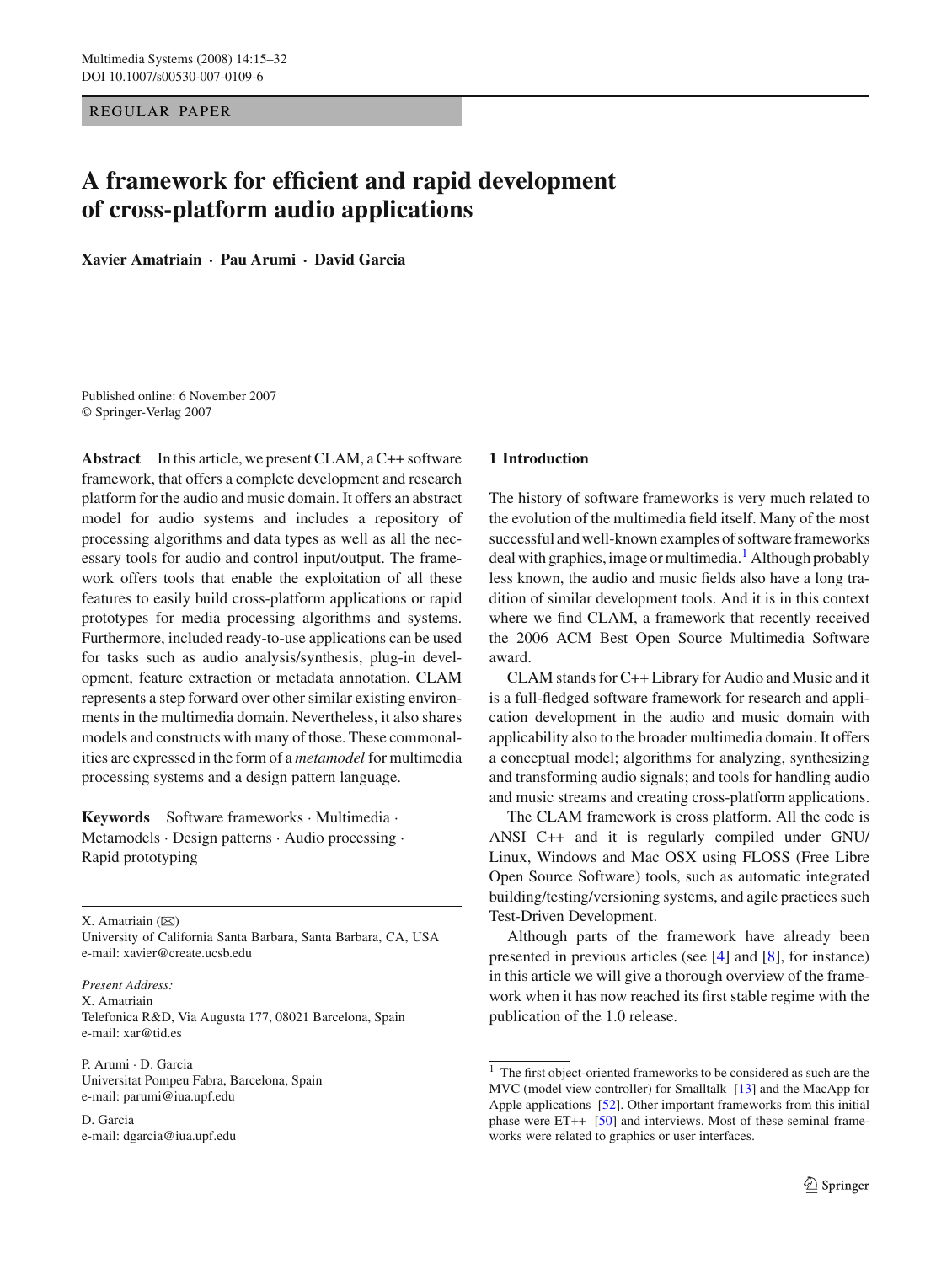<span id="page-1-0"></span>**Fig. 1** CLAM development process and related activities



We will explain the different CLAM components and the applications included in the framework in Sect. [3.](#page-7-0) In Sect. [4,](#page-10-0) we will also explain the rapid prototyping features that have been added recently and already constitute one of its major assets.

Because CLAM cannot be considered in isolation in Sect. [5,](#page-14-0) we present a brief summary of a more extensive review of related environments that has taken place during the design process.

In this sense, the framework is not only valuable for its features but also for other outputs of the process that can be considered as reusable components and approaches for the multimedia field. The process of designing CLAM generated reusable concepts and ideas that are formalized in the form of a general purpose domain-specific metamodel and a pattern language both of which are outlined in the next section.

## **2 Metamodels and patterns**

During the CLAM development process several parallel activities have taken place (see Fig. [1\)](#page-1-0). While some seeked the objective of having a more usable framework, others dealt with also coming up with the appropriate abstractions and reusable constructs. In this section, we will focus on

the metamodel that has been abstracted and the recurring design patterns that have been identified. Most of these ideas, although a result of the CLAM process itself, are validated by their presence in many other multimedia frameworks and environments.

# <span id="page-1-2"></span>2.1 4 MPS

The object-oriented metamodel $2$  for multimedia processing systems, 4 MPS for short, provides the conceptual framework (metamodel) for a hierarchy of models of media processing systems in an effective and general way. The metamodel is not only an abstraction of many ideas found in the CLAM framework but also the result of an extensive review of similar frameworks (see Sect. [5\)](#page-14-0) and collaborations with their authors. Therefore, the metamodel reflects ideas and concepts that are not only present in CLAM but in many similar environments. Although initially derived for the audio and music domains, it presents a comprehensive conceptual framework for media signal processing applications. In this

<span id="page-1-1"></span><sup>2</sup> The word *metamodel* is here understood as a "model of a family of related models", see [\[3](#page-15-2)] for a thorough discussion on the use of metamodels and how *frameworks* generate them.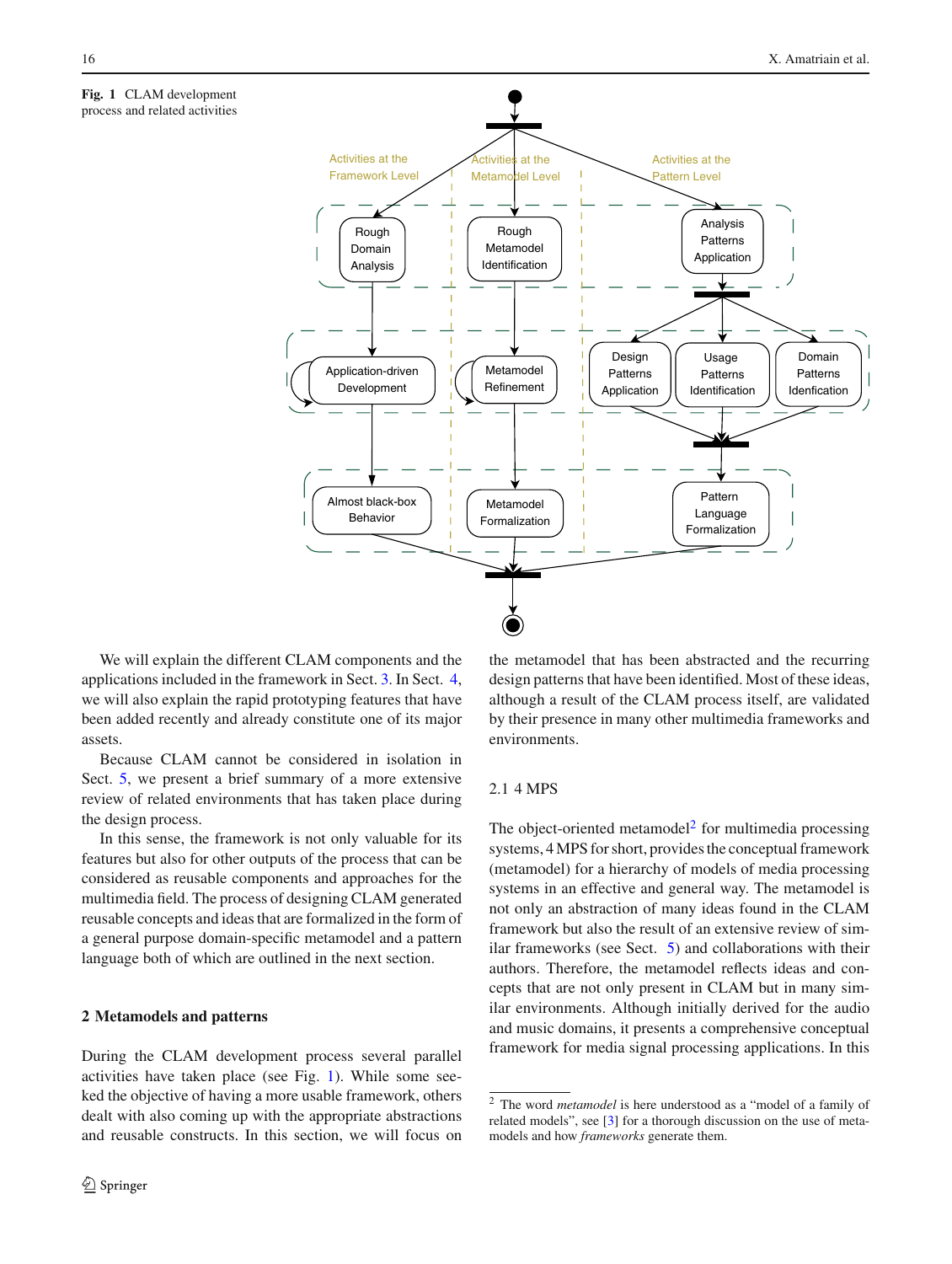

<span id="page-2-0"></span>**Fig. 2** Graphical model of a 4-MPS processing network. Processing objects are connected through ports and controls. Horizontal left-to-right connections represents the synchronous signal flow while vertical top-to-bottom connections represent asynchronous control connections

section, we provide a brief outline of the metamodel, see [\[5\]](#page-15-3) for a more detailed description.

The 4 MPS metamodel is based on a classification of signal processing objects into two categories: *Processing* objects that operate on data and control, and *Data* objects that passively hold media content. Processing objects encapsulate a process or algorithm; they include support for synchronous data processing and asynchronous event-driven control as well as a configuration mechanism and an explicit life cycle state model. On the other hand, data objects offer a homogeneous interface to media data, and support for metaobject-like facilities such as reflection and serialization.

Although the metamodel clearly distinguishes between two different kinds of objects the managing of data constructs can be almost transparent for the user. Therefore, we can describe a 4-MPS system as a set of processing objects connected in graphs called *Networks* (see Fig. [2\)](#page-2-0).

Because of this the metamodel can be expressed in the language of graphical models of computation as a *context-aware dataflow network* (see [\[30](#page-16-2)] and [\[48](#page-16-3)]) and different properties of the systems can be derived in this way.

Figure [3](#page-2-1) is a representation of a 4-MPS processing object. Processing objects are connected through channels. Channels are usually transparent to the user that should manage net-



<span id="page-2-1"></span>**Fig. 3** A 4-MPS processing object detailed representation. A processing object has input and output ports and incoming and outgoing controls. It receives/sends synchronous data to process through the ports and receives/sends control events that can influence the process through its controls. A processing object also has a configuration that can be set when the object is not running

works by simply connecting ports. However, they are more than a simple communication mechanism as they act as FIFO queues in which messages are enqueued (produced) and dequeued (consumed).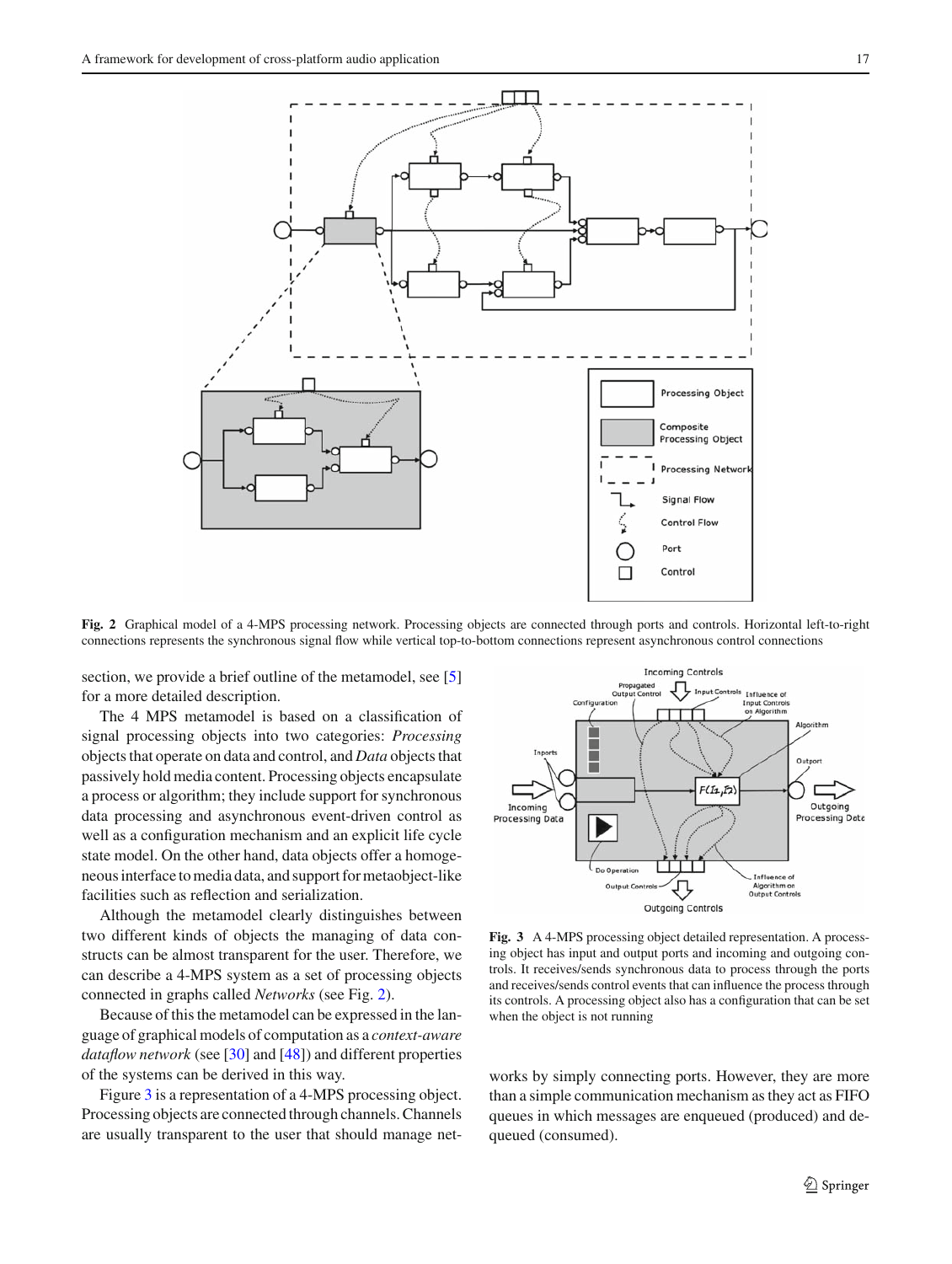The metamodel offers two kinds of connection mechanisms: *ports* and *controls*. Ports transmit data and have a synchronous dataflow nature while controls transmit events and have an asynchronous nature. By synchronous, we mean that messages are produced and consumed at a predictable —if not fixed — rate.

A processing object could, for example, perform a low frequency cut-off on an audio stream. The object will have an input-port and an output-port for receiving and delivering the audio stream. To make it useful, a user might want to control the cut-off frequency using a GUI slider. Unlike the audio stream, control events arrive sparsely or in bursts. A processing object receives that kind of events through controls.

The data flows through the ports when a processing is triggered (by receiving a *Do*() message). Processing objects can consume and produce at different rates and consume an arbitrary number of tokens at each firing. Connecting these processing objects is not a problem as long as the ports are of the same data type (see the *Typed Connections* pattern in Sect. [2.3\)](#page-5-0). Connections are handled by the *FlowControl*. This entity is also is responsible for scheduling the processing firings in a way that avoids firing a processing with not enough data in its input ports or not enough space into its output ports. Minimizing latency and securing performance conditions that guarantee correct output (avoiding underruns or deadlocks, for instance) are other responsibilities of the FlowControl.

#### <span id="page-3-0"></span>*2.1.1 Life-cycle and configurations*

A 4-MPS processing object has an explicit lifecycle made of the following states: *unconfigured*, *ready*, and *running*. The processing object can receive controls and data only when running. Before getting to that state though, it needs to go through the *ready* having received a valid *configuration*.

Configurations are another kind of parameters that can be input to processing objects and that, unlike controls, produce expensive or structural changes in the processing object. For instance, a configuration parameter may include the number of ports that a processing will have or the numbers of tokens that will be produced in each firing. Therefore, and as opposed to controls that can be received at any time, configurations can only be set into a processing object when this is not in running state.

#### *2.1.2 Static versus dynamic processing compositions*

When working with large systems we need to be able to group a number of independent processing objects into a larger functional unit that may be treated as a new processing object in itself.

This process, known as composition, can be done in two different ways: *statically* at compile time, and *dynamically* at run time (see [\[17\]](#page-16-4)). Static compositions in the 4 MPS metamodel are called processing composites while dynamic compositions are called networks.

Choosing between processing composites and networks is a trade-off between efficiency versus understandability and flexibility. In processing composites the developer is in charge of deciding the behavior of the objects at compile time and can therefore fine-tune their efficiency. On the other hand, networks offer an automatic flow and data management that is much more convenient but might result in reduced efficiency in some particular cases.

## *2.1.3 Processing networks*

Nevertheless processing networks in 4MPS are in fact much more than a composition strategy. The network metaclass acts as the glue that holds the metamodel together. Figure [4](#page-4-0) depicts a simplified diagram of the main 4MPS metaclasses.

Networks offer an interface to instantiate new processing objects given a string with its class name using a processing object *factory* and a plug-in loader. They also offer interface for connecting the processing objects and, most important, they automatically control their firing.

This firing scheduling can follow different strategies by either having a static scheduling decided before hand or implementing a dynamic scheduling policy such as a *push strategy* starting firing the up-source processings, or a *pull strategy* where we start querying for data to the most downstream processings. As a matter of fact, these different strategies depend on the topology of the network and can be directly related to the different scheduling algorithms available for dataflow networks and similar graphical models of computation (see [\[37](#page-16-5)] for an in-depth discussion of this topic). In any case, to accommodate all this variability the metamodel provides for different FlowControl sub-classes which are in charge of the firing strategy, and are pluggable to the network processing container.

#### <span id="page-3-1"></span>2.2 Towards a pattern language for dataflow architectures

As explained in the previous section, the general 4MPS metamodel can be interpreted as a particular case of a *Dataflow Network*. Furthermore, when reviewing many frameworks and environments related to CLAM (see Sect. [5\)](#page-14-0) we also uncovered that most of these frameworks end up offering a variation of dataflow networks.

While 4 MPS offers a valid high-level metamodel for most of these environments it is sometimes more useful to present a lower-level architecture in the language of design patterns, where recurring and non-obvious design solutions can be shared. Thus, such pattern language bridges the gap between an abstract metamodel such as 4 MPS and the concrete implementation given a set of constraints.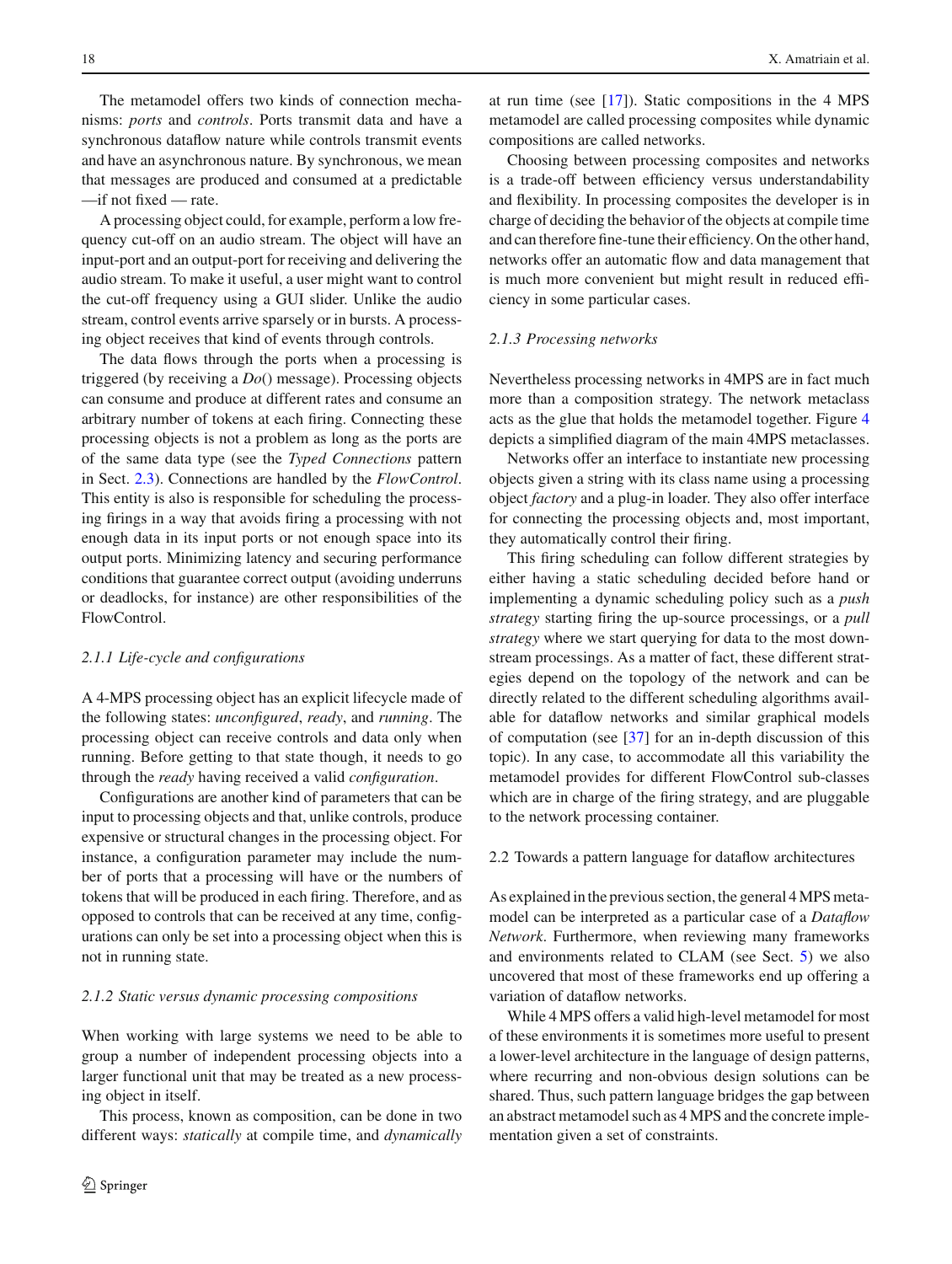

<span id="page-4-0"></span>**Fig. 4** Participant classes in a 4-MPS network. Note that a 4-MPS network is a dynamic run-time composition of processing objects that contains not only processing instances but also a list of connected ports and controls and a flow control

Patterns provide a convenient way to formalize and reuse design experience. However, neither dataflow systems nor other audio-related areas have yet received many attention on domain-specific patterns. The only previous efforts in the audio domain that we are aware of are several music information retrieval patterns [\[11\]](#page-16-6) and a catalog with six real-time audio patterns presented in a workshop [\[55\]](#page-17-1). In the general multimedia field there are some related pattern languages like [\[33](#page-16-7)] but these few examples have a narrower scope than the one here presented.

There have been previous efforts in building pattern languages for the dataflow paradigm, most noticeably the one by Manolescu [\[34\]](#page-16-8). However, the pattern language here presented is different because it takes our experience building generic audio frameworks and models [\[3](#page-15-2),[54\]](#page-17-2) and maps them to traditional graphical models of computation. The catalog is already useful for building systems in the multimedia domain and aims at growing (incorporating more patterns) into a more complete design pattern language of that domain.

In the following, we offer a brief summary of a complete pattern language for dataflow architecture in the multimedia domain presented in [\[10\]](#page-16-9). As an example we also include the more detailed description of two of the most important patterns in the catalog.

All the patterns presented in this catalog fit within the generic architectural pattern defined by Manolescu as the dataflow architecture pattern. However, this architectural pattern does not address problems related to relevant aspects such as message passing protocol, processing objects execution scheduling or data tokens management. These and other aspects are addressed in our pattern language, which contains the following patterns classified in three main categories:

- *General dataflow patterns* address problems of how to organize high-level aspects of the dataflow architecture, by having different types of module connections. Semantic ports addresses distinct management of tokens by semantic; driver ports addresses how to make modules executions independently of the availability of certain kind of tokens; stream and event ports addresses how to synchronize different streams and events arriving to a module; and, finally, typed connections addresses how to deal with typed tokens while allowing the network connection maker to ignore the concrete types.
- *Flow implementation patterns* address how to physically transfer tokens from one module to another, according to the types of flow defined by the *general dataflow patterns*. Tokens life-cycle, ownership and memory management are recurrent issues in those patterns. Cascading event ports addresses the problem of having a high-priority event-driven flow able to propagate through the network. Multi-rate stream ports addresses how stream ports can consume and produce at different rates; multiple window circular buffer addresses how a writer and multiple readers can share the same tokens buffer.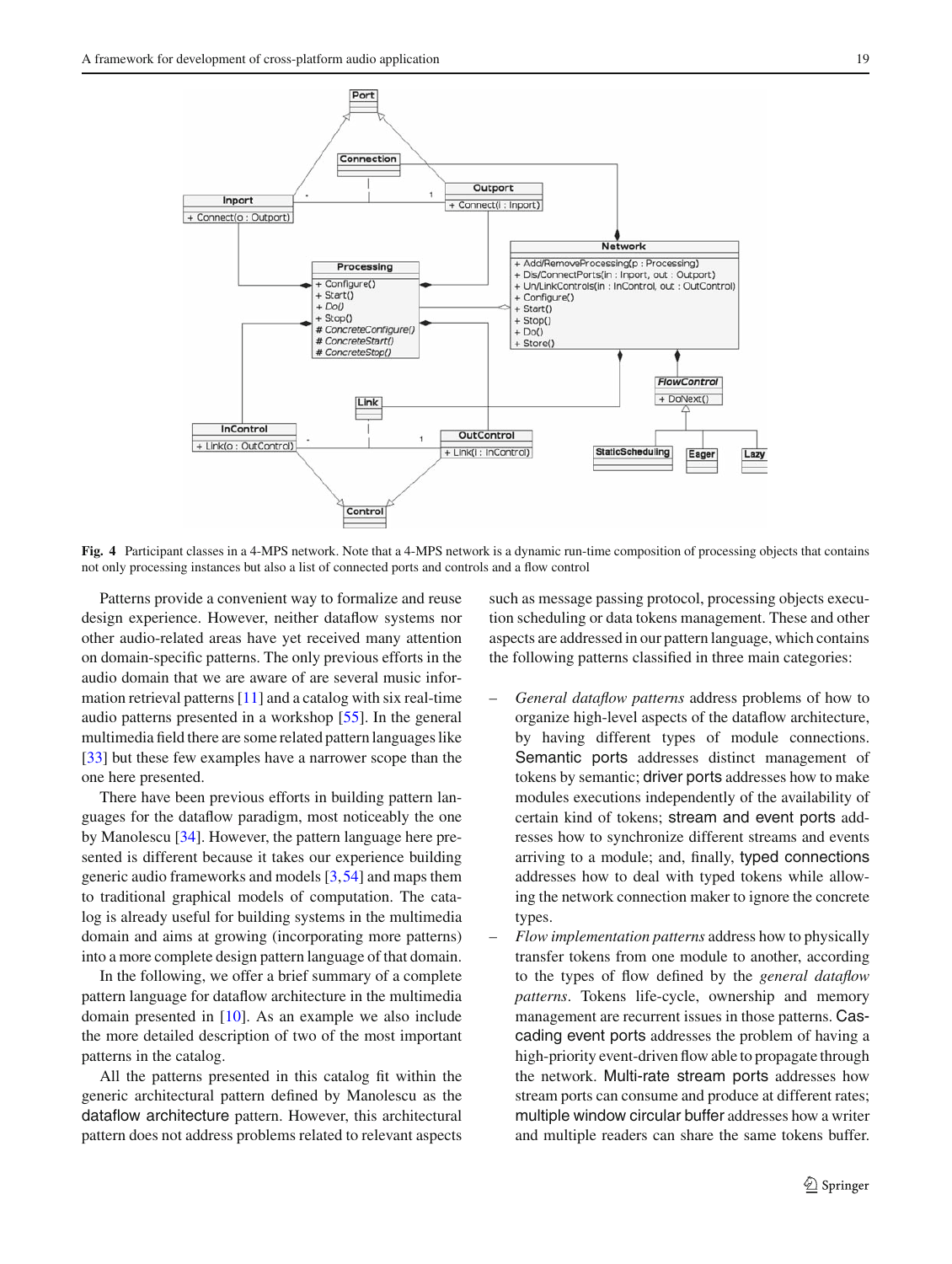and phantom buffer addresses how to design a data structure both with the benefits of a circular buffer and the guarantee of window contiguity.

– **N**etwork usability patterns address how humans can interact with dataflow networks. Recursive networks makes it feasible for humans to deal with the definition of large complex networks; and port monitor addresses how to monitor a flow from a different thread without compromising the network processing efficiency.

Two of these patterns, typed connections and port monitor, are very central to CLAM since they enable its rapid prototyping features that will be reviewed at [4,](#page-10-0) and so, we provide here a summarized version of these patterns. Complete versions of these and the rest of the patterns in the catalog can be found in [\[10\]](#page-16-9).

# <span id="page-5-0"></span>2.3 Pattern: Typed connections

*Context:* Most multimedia data-flow systems must manage different kinds of tokens. In the audio domain, we might need to deal with audio buffers, spectra, spectral peaks, MFCC's, MIDI, etc. And you may not even want to limit the supported types. The same applies to events (control) channels, we could limit them to floating point types but we may use structured events controls like the ones in OSC [\[53\]](#page-17-3).

Heterogeneous data could be handled in a generic way (common abstract class, void pointers, etc.) but this adds a dynamic type handling overhead to modules. Module programmers should have to deal with this complexity and this is not desirable. It is better to directly provide them the proper token type. Besides that, coupling the communication channel between modules with the actual token type is good because this eases the channel internal buffers management.

But using typed connections may imply that the entity that handles the connections should deal with all the possible types. This could imply, at least, that the connection entity would have a maintainability problem. And it could even be unfeasible to manage when the set of those token types is not known at compilation time, but at run-time, for example, when we use plugins.

*Problem:* Connectible entities communicate typed tokens but token types are not limited. Thus, how can a connection maker do typed connections without knowing the types?

# *Forces*

- Process is cost-sensitive and should avoid dynamic type checking and handling.
- Connections are done in run-time by the user, so mismatches in the token type should be handled.
- Dynamic type handling is a complex and error prone programming task, thus, placing it on the connection



<span id="page-5-1"></span>**Fig. 5** Class diagram of a canonical solution of typed connections

infrastructure is preferable than placing it on concrete modules implementation.

- Token buffering among modules can be implemented in a wiser, more efficient way by knowing the concrete token type rather than just knowing an abstract base class.
- The collection of token types evolves and grows and this should not affect the infrastructure.
- A connection maker coupled to the evolving set of types is a maintenance workhorse.
- A type could be added in run time.

*Solution:* Split complementary ports interfaces into an abstract level, which is independent of the token-type, and a derived level that is coupled to the token type. Let the connection maker set the connections thorough the generic interface, while the connected entities use the token-type coupled interface to communicate each other. Access typed tokens from the concrete module implementations using the typed interface.

The class diagram for this solution is shown in Fig. [5.](#page-5-1)

Use run-time type checks when modules get connected (*binding time*) to get sure that connected ports types are compatible, and, once they are correctly connected (*processing time*), rely just on compile-time type checks.

To do that, the generic connection method on the abstract interface (bind) should delegate the dynamic type checking to abstract methods (isCompatible, typeId) implemented on token-type coupled classes.

*Consequences:* The solution implies that the connection maker is not coupled to token types. Just concrete modules are coupled to the token types they use.

Type safety is ensured by checking the dynamic type on binding time and relying on compile time type checks during processing time. So this is both efficient and safe.

Because both sides on the connection know the token type, buffering structures can deal with tokens in a wiser way when doing allocations, initializations, copies, etc.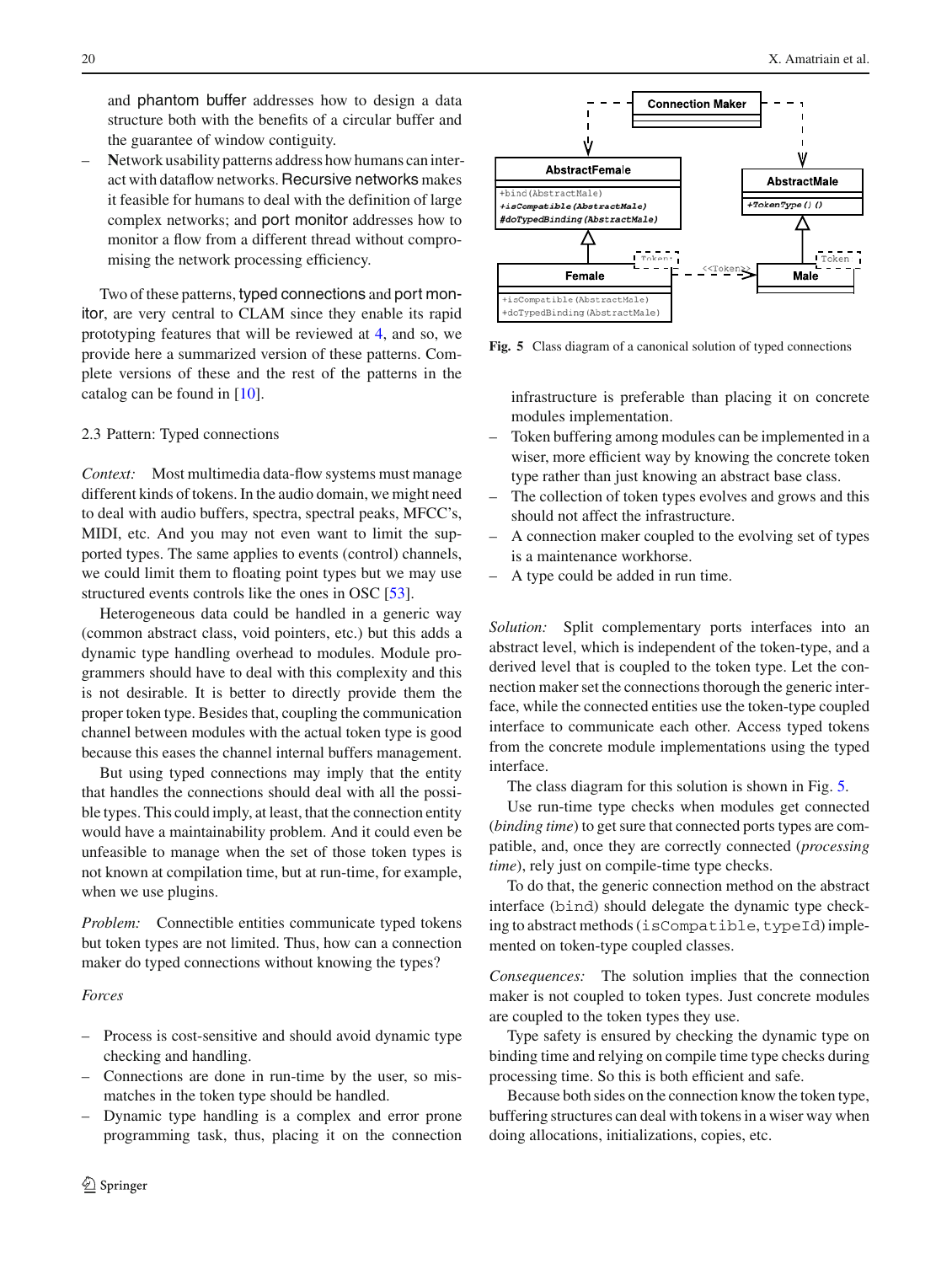Concrete modules just access to the static typed tokens. So, no dynamic-type handling is needed.

Besides the static type, connection checking gives the ability to do extra checks on the connecting entities by accessing semantic type information. For example, implementations of the bind method could check that the size and scale of audio spectra match.

# 2.4 Pattern: Port monitors

*Context* Some multimedia applications need to show a graphical representation of tokens that are being produced by some module out-port. While the visualization needs just to be fluid, the process has real-time requirements. This normally requires splitting visualization and processing into different threads, where the processing thread is scheduled as a high-priority thread. But because the non real-time monitoring must access to the processing thread tokens some concurrency handling is needed and this often implies locking in the two threads.

*Problem:* We need to graphically monitor tokens being processed. How to do it without locking the real-time processing while keeping the visualization fluid?

### *Forces*

- The processing has real-time requirements (i.e. The process result must be calculated in a given time slot)
- Visualizations must be fluid; that means that it should visualize on time and often but it may skip tokens
- The processing is not filling all the computation time

*Solution:* The solution is to encapsulate concurrency in a special kind of process module, the *port monitor*, that is connected to the monitored out-port. *Port monitors* offers the visualization thread an special interface to access tokens in a thread safe way. Internally, they have a lock-free data structure which can be simpler than a lock-free circular buffer since the visualization can skip tokens.

To manage the concurrency avoiding the processing to stall, the *port monitor* uses two alternated buffers to copy tokens. In a given time, one of them is the writing one and the other is the reading one. The *port monitor* state includes a flag that indicates which buffer is the writing one. The *Port monitor* execution starts by switching the writing buffer and copying the current token there. Any access from the visualization thread locks the buffer switching flag. Port execution uses a *try lock* to switch the buffer, so, the process thread is not being blocked, it is just writing on the same buffer while the visualization holds the lock (Fig. [6\)](#page-6-0).



<span id="page-6-0"></span>Fig. 6 A port monitor with its switching two buffers

*Consequences:* Applying this pattern we minimize the blocking effect of concurrent access on two fronts. On one side, the processing thread never blocks. On the other, the blocking time of the visualization thread is very reduced, as it only lasts a single flag switching.

In any case, the visualization thread may suffer starvation risk. Not because the visualization thread will be blocked but because it may be reading always from the same buffer. That may happen if every time the processing thread tries to switch the buffers, the visualization is blocking. Experience tell us that this effect is not critical and can be avoided by minimizing the time the visualization thread is accessing tokens, for example, by copying them and release.

## 2.5 Patterns as a language

Some of the patterns in the catalog are very high-level, such as semantic ports and driver ports, while other are much focused on implementation issues, like phantom buffer). Although the catalog is not domain complete, it could be considered a *pattern language* because each pattern references higher-level patterns describing the context in which it can be applied, and lower-level patterns that could be used after the current one to further refine the solution. These relations form a hierarchical structure drawn in Fig. [7.](#page-7-1) The arcs between patterns mean "enables" relations: introducing a pattern in the system enables other patterns to be used.

The catalog shows how to approach the development of a complete dataflow system in an evolutionary fashion without the need to do *big up-front design*. The patterns at the top of the hierarchy suggest to start with high level decisions, driven by questions like: "do all ports drive the module execution?" And "does the system have to deal only with stream flow or also with event flow?" Then move on to address issues related to different token types such as: "do ports need to be strongly typed while connectible by the user?", or "do the stream ports need to consume and produce different block sizes?", and so on. On each decision, which will introduce more features and complexity, a recurrent problem is faced and addressed by one pattern in the language.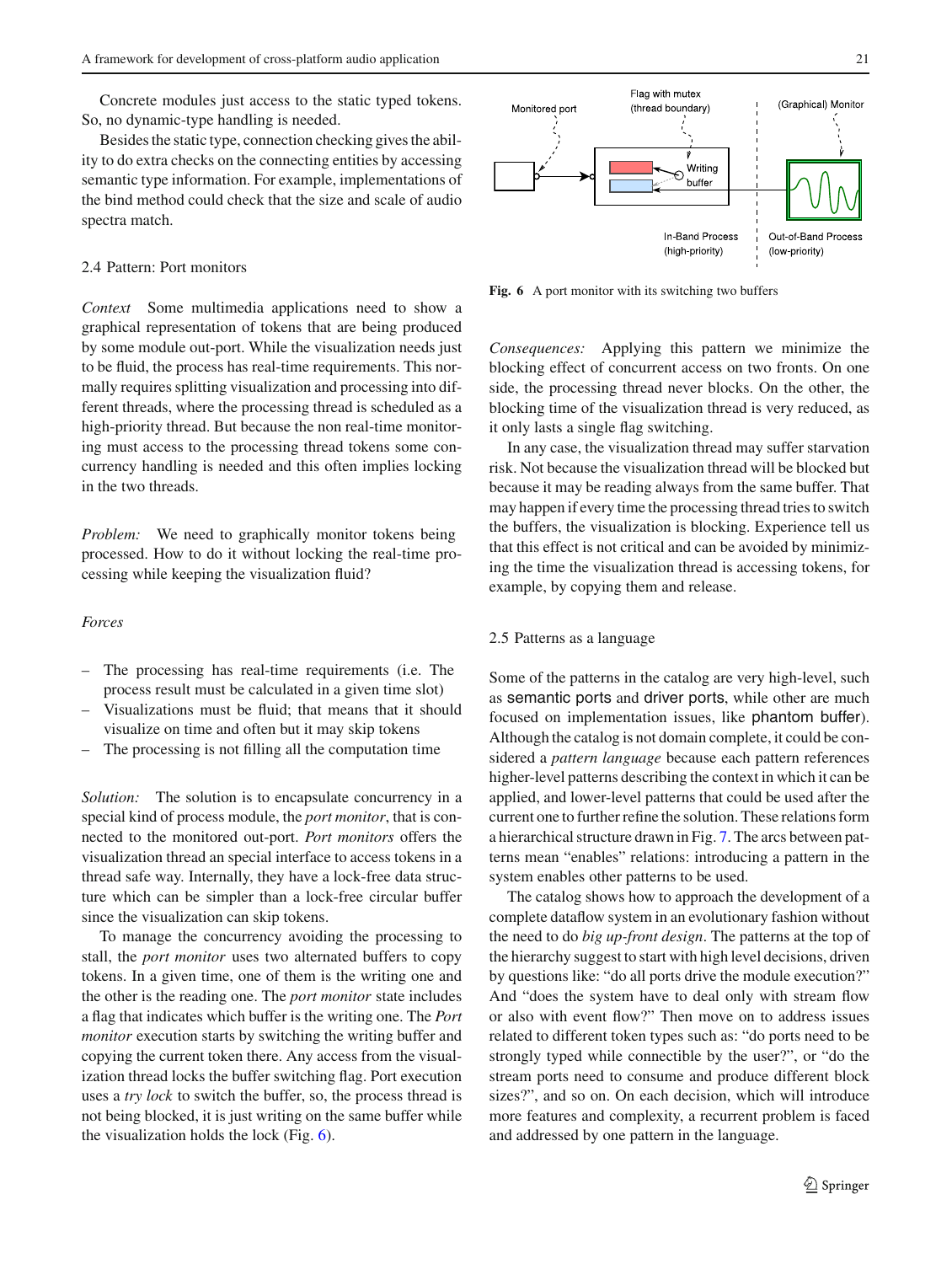

<span id="page-7-1"></span>**Fig. 7** The multimedia dataflow pattern language. High-level patterns are on the *top* and the *arrows* represent the order in which design problems are being addressed by developers

The above patterns are inspired by our experience in the audio domain. Nevertheless, we believe that those have an immediate applicability in the more general multimedia domain.

As a matter of fact, all patterns in the "general dataflow patterns" category can be used on any other dataflow domain. Typed connections, multiple window circular buffer and phantom buffer have applicability beyond dataflow systems. And, regarding the port monitor pattern, although its description is coupled with the dataflow architecture, it can be extrapolated to other environments where a normal priority thread is monitoring changing data on a real-time one.

Most of the patterns in this catalog can be found in many audio systems. However, examples of a few others (namely, multi-rate stream ports, multiple window circular buffer and phantom buffer) are hard to find outside of CLAM so they should be considered innovative patterns (or protopatterns).

# <span id="page-7-0"></span>**3 CLAM components**

As seen in Fig. [8](#page-8-0) CLAM offers a processing kernel that includes an *infrastructure* and processing and data *repositories*. In that sense, CLAM is both a *black-box* and a *whitebox* framework [\[42\]](#page-16-10). It is black-box because already built-in components included in the repositories can be connected with minimum or no programmer effort in order to build new applications. And it is *white-box* because the abstract classes that make up the infrastructure can be easily derived to extend the framework components with new processes or data classes.

Apart from the kernel, CLAM includes a number of tools for services such as audio input/output or XML serialization and a number of applications that have served as a testbed and validation of the framework.

In the following, we will review the CLAM infrastructure, repositories, and its tools.

## 3.1 The infrastructure

The CLAM infrastructure is a direct implementation of the 4 MPS metamodel, which has already been explained in Sect. [2.1.](#page-1-2)

Indeed, the metaclasses illustrated in Fig. [4](#page-4-0) are directly mapped to C++ abstract classes in the framework (note that C++ does not accept metaclasses naturally). These metaclasses are responsible for the white-box or extensible behavior in the framework. When a user wants to add a new processing or data to the repository a new concrete class needs to be derived from these classes.

#### 3.2 The repositories

The *processing repository* contains a large set of ready-to-use processing algorithms, and the *data repository* contains all the classes that act as data containers to be input or output to the processing algorithms.

The processing repository includes around 150 different processing classes, classified in categories such as Analysis, ArithmeticOperators, or AudioFileIO.

Although the repository has a strong bias toward spectraldomain processing because of our research group's background and interests, there are enough encapsulated algorithms and tools so as to cover a broad range of possible applications.

On the other hand, in the data repository we offer the encapsulated versions of the most commonly used data types such as audio, spectrum, or segment. It is interesting to note that all of these classes make use of the data infrastructure and are therefore able to offer services such as a homogeneous interface or built-in automatic XML persistence.

# 3.3 Tools

Apart from the infrastructure and the repositories, which together make up the CLAM *processing kernel* CLAM also includes a large number of tools that can be necessary to build an audio application.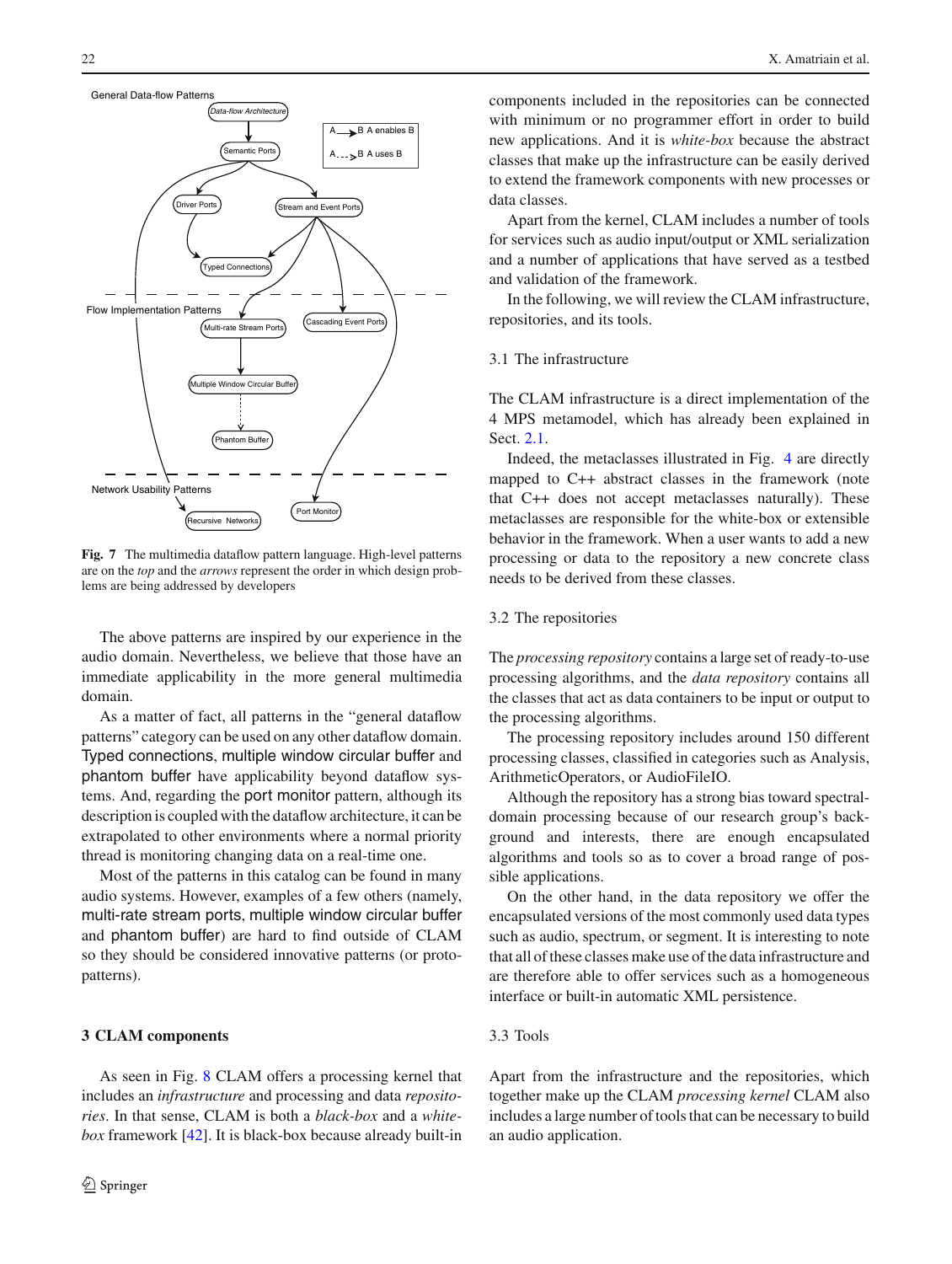<span id="page-8-0"></span>**Fig. 8** CLAM components. The CLAM framework is made up of a processing kernel and some tools. The processing kernel includes an Infrastructure that is responsible for the framework white-box behavior and repositories that offer the black boxes. Tools are usually wrappers around pre-existing third party libraries. A user application can make use of any or all of these components



All these tools are possible, thanks to the integration of third party open libraries into the framework. Services offered by these libraries are wrapped and integrated into the metamodel so they can be used as natural constructs (mostly processing objects) from within CLAM. In this sense, one of the benefits of using CLAM is that it acts as a common point for already existing heterogeneous services [\[4\]](#page-15-0).

#### *3.3.1 XML*

XML is used throughout CLAM as a general purpose storage format in order to store objects that contain data, descriptors or configurations [\[23\]](#page-16-11). In CLAM a spectrum as well as a network configuration can be transparently stored in XML. This provides for seamless interoperability between applications allowing easy built-in data exchange.

## *3.3.2 GUI*

Just as many frameworks, CLAM had to think about ways of integrating the core of the framework tools with a graphical user interface that may be used as a front-end to the framework functionalities. In CLAM this is accomplished through the visualization module, which includes many already implemented widgets offered for the Qt framework. The more prominent example of such utilities are the *port monitors*: Widgets that can be connected to ports of a CLAM network to show its flowing data. A similar tool called plots is also available for debugging data while implementing algorithms.

## *3.3.3 Platform abstraction*

Under this category, we include all those CLAM tools that encapsulate system-level functionalities and allow a CLAM user to access them transparently from the operating system or platform.

Using these tools a number of services, such as audio input/output, audio file formats, MIDI input/output, or SDIF file support, can be added to an application and then used on different operating systems with exactly the same code and always in observing the 4MPS metamodel.

# 3.4 CLAM applications

The framework has been tested on —but also its development has been driven by —a number of applications. Many of these applications were used in the beginning to set the domain requirements and they now illustrate the feasibility of the metamodel, the design patterns and the benefits of the framework. In the following, we will present some of these applications.

#### *3.4.1 Spectral modeling analysis/synthesis*

One of the main objectives when starting CLAM was to develop a replacement for a similar pre-existing tool.

This application (see GUI in Fig. [9\)](#page-9-0) is used to analyze, transform and synthesize back a given sound. For doing so, it uses the sinusoidal plus residual model [\[7](#page-15-4)]. The application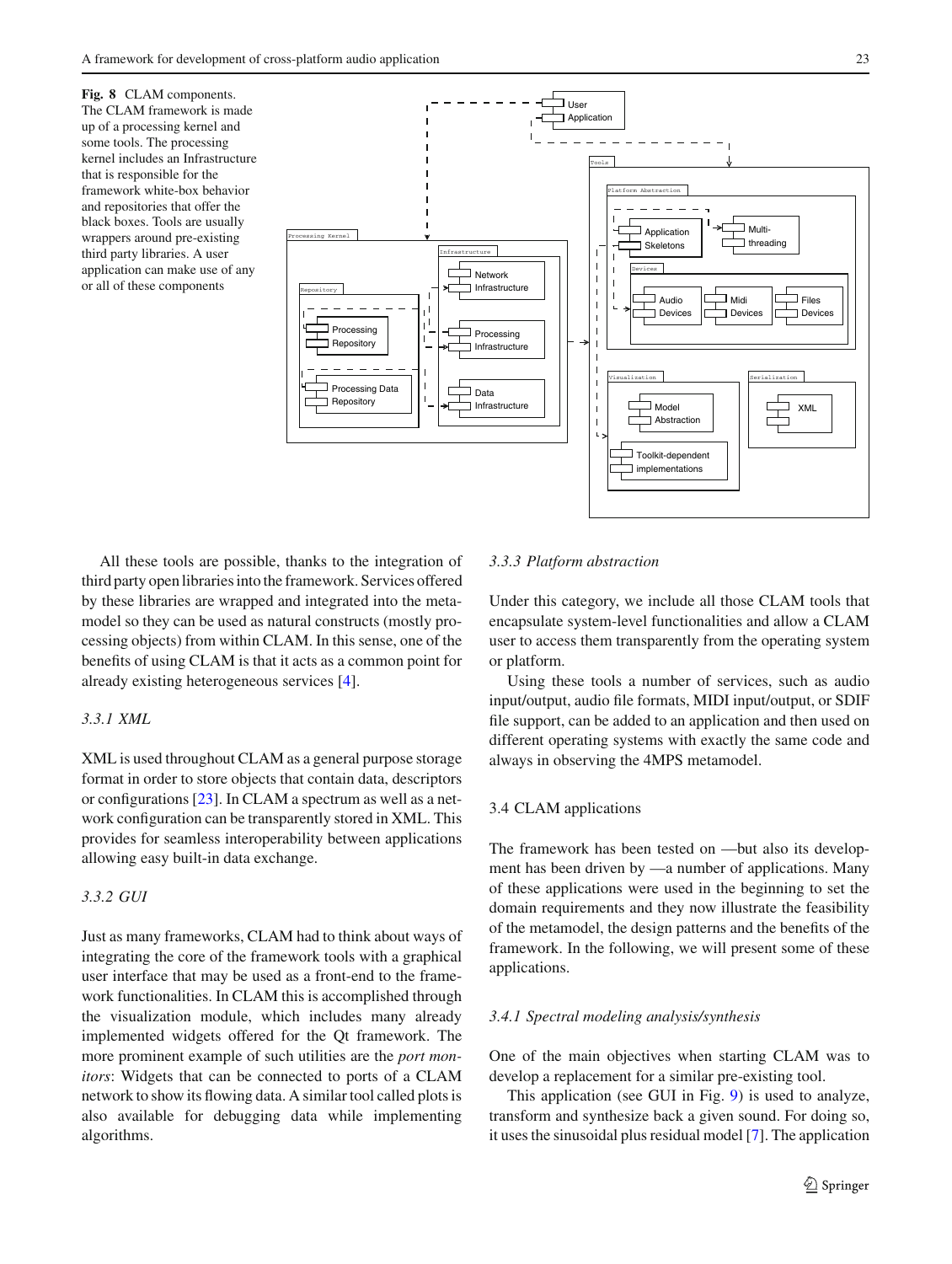

<span id="page-9-0"></span>**Fig. 9** The SpectralTools graphical user interface. This application can be used not only to inspect and analyze audio files but also to transform them in the spectral domain



<span id="page-9-1"></span>**Fig. 10** Editing low-level descriptors and segments with the CLAM annotator. This tool provides ready-to-use descriptors such as chord extraction and can also be used to launch custom algorithms

reads an XML configuration file, and an audio file (or a previously analyzed SDIF file). The input sound is analyzed, transformed in the spectral domain according to a transformation score and then synthesized back.

## *3.4.2 The annotator*

The CLAM Annotator [\[9](#page-15-5)] is a tool for inspecting and editing audio descriptors (see Fig. [10\)](#page-9-1). The application can be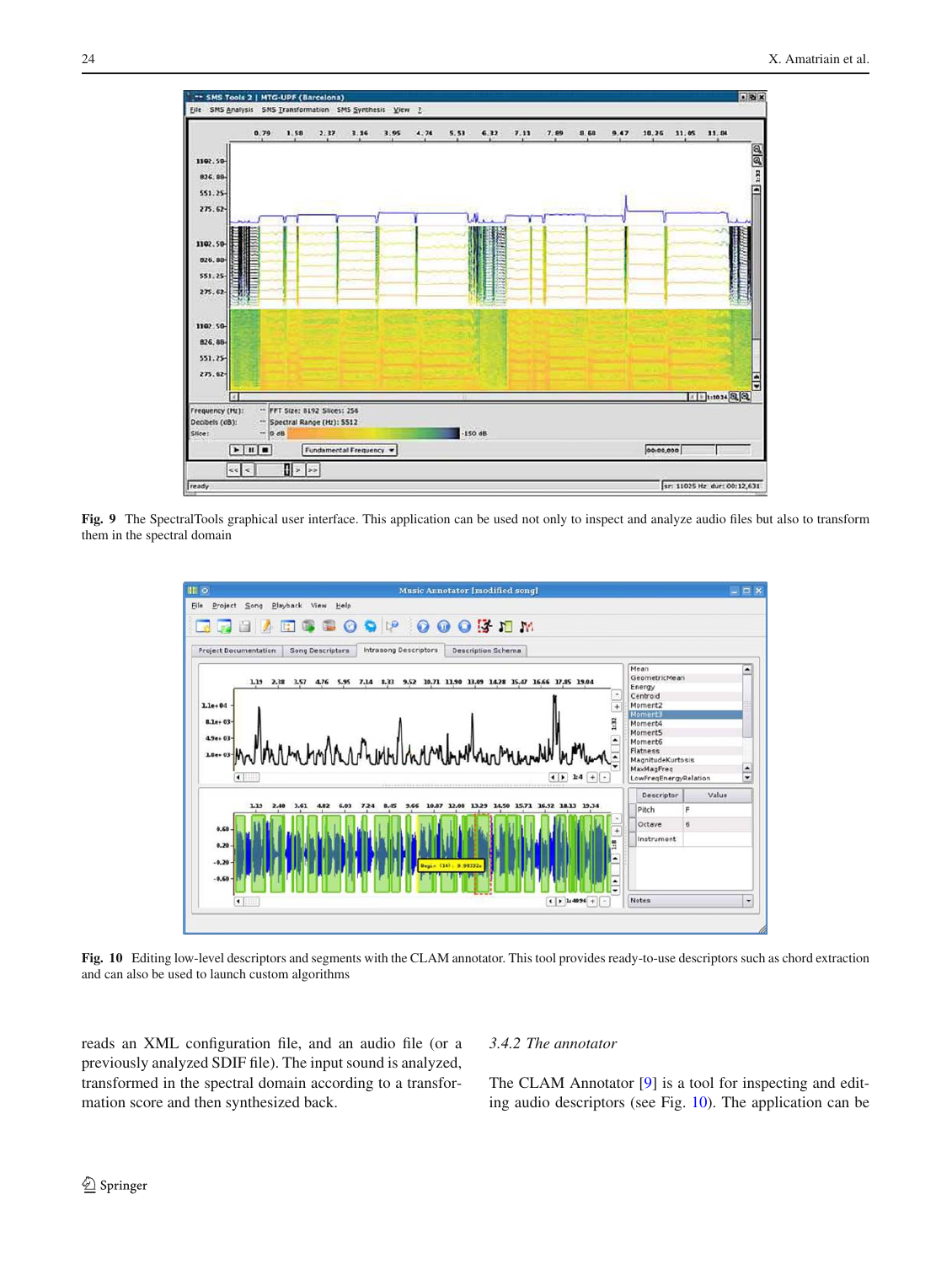used as a platform for launching custom extraction algorithms that analyze the signal and produce different kinds of descriptors. It provides tools for merging and filtering different source of descriptors that can be custom extractor programs or even remote sources from web services.

Descriptors can be organized at different levels of abstraction: song level, frame level, but also several segmentations with different semantics and attributes. The descriptors can be synchronously displayed or auralized to check their correctness. Merging different extractors and hand-edited ground truth has been proved very useful to evaluate extractors' performance.

# *3.4.3 Others*

Many other sample usages of CLAM exist apart from the main applications included in the repository and described above.

For instance, *SALTO* is a software-based synthesizer [\[25\]](#page-16-12) that implements a general synthesis architecture configured to produce high quality sax and trumpet sounds. *Spectral-Delay*, also known as CLAM's Dummy Test, was the first application implemented in the framework. It was chosen to drive the design in its first stages. The application implements a delay in the spectral domain: the input audio signal can be divided with CLAM into three bands and each of these bands can be delayed separately.

The repository also includes many smaller examples that illustrate how the framework can be used to do particular tasks ranging from a simple sound file playback to a complex MPEG7 descriptor analysis.

Finally, other CLAM applications are not included in the repository for a variety of reasons, namely:

- The application has not reached a stable enough status. This is the case for many student projects that although interesting are not mature enough to be in the main repository. CLAM has been used to create a guitar effect that uses neural networks to learn its sound, a real-time fingerprint algorithm or a networked and distributed audio application.
- The application is mostly done with an artistic goal and therefore not very general purpose. For instance, Rappid [\[43](#page-16-13)] was a testing workbench for the CLAM framework in high demanding situations. Rappid implemented a simple time-domain amplitude modulation algorithm but any other CLAM based algorithm can be used in its place. Rappid was tested in a live-concert situation when it was used as an essential part of a composition for harp, viola and tape, presented at the Multiphonies 2002 cycle of concerts in Paris.
- It is a third-party application. Applications such as an Italian speech synthesizer have been developed by third parties and therefore not integrated into the repository.
- The application is protected by a non-disclosure agreement. Because CLAM has a double-licensing scheme, it can also be used in proprietary software.

#### <span id="page-10-0"></span>**4 CLAM as a rapid prototyping environment**

So far we have seen that CLAM can be used as a regular application framework by accessing the source code. Furthermore, ready-to-use applications such as the ones presented in the previous section provide off-the-self functionality.

But latest developments have brought *visual building* capabilities into the framework. These allow the user to concentrate on the research algorithms and not on application development. Visual building is also valuable for rapid prototyping of applications and plug-ins.

CLAM's visual builder is known as the NetworkEditor (see Fig. [11\)](#page-11-0). It allows to generate an application —or only its processing engine— by graphically connecting objects in a patch. Another application called prototyper acts as the glue between a graphical GUI designing tool (such as Qt Designer) and the processing engine defined with the NetworkEditor.

Having a proper development environment is something that may increase development productivity. Development frameworks offer system models that enable system development dealing with concepts of the target domain. Eventually, they provide visual building tools that also improve productivity [\[24](#page-16-14)]. In the audio and music domain, the approach of modeling systems using visual dataflow tools has been widely and successfully used in system such as PD [\[40](#page-16-15)], Marsyas [\[46\]](#page-16-16), and Open Sound World [\[14\]](#page-16-17). But, such environments are used to build just processing algorithms, not full applications ready for the public. A full application would need further development work addressing the user interface and the application workflow.

User interface design is supported by existing toolboxes and visual prototyping tools. Examples of such environments which are freely available are Qt Designer, FLTK Fluid or GTK's Glade. But such tools just solve the composition of graphical components into a layout, offering limited reactivity. They still do not address a lot of low level programming that is needed to solve the typical problems that an audio application has. Those problems are mostly related to the communication between the processing core and the user interface.

This section describes an architecture that addresses this gap and enables fully visual building of real-time audio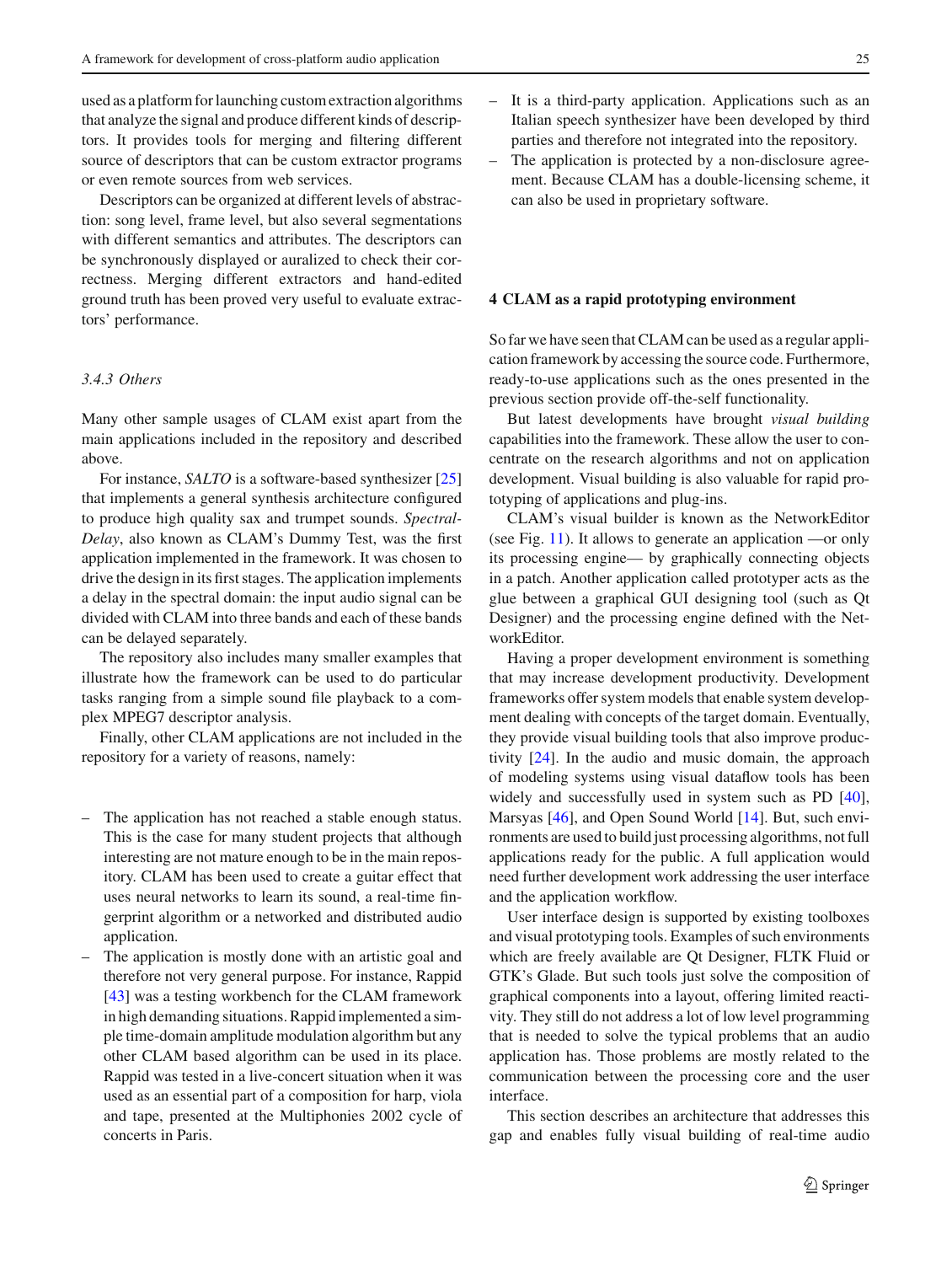同局

 $0$   $4$   $\frac{1}{2}$  %

 $\mathbb{R}$  %

Ū

Close



<span id="page-11-0"></span>**Fig. 11** NetworkEditor is the visual builder of the CLAM framework. It can be used not only as an interactive multimedia dataflow application but also to build networks that can be run as stand-alone applications embedded in other applications and plugins

processing applications by combining visual dataflow tools and visual GUI design tools.

## 4.1 Target applications

The set of applications the architecture is able to visually build includes real-time audio processing applications such as synthesizers, real-time music analyzers and audio effects and plugins (Fig. [12\)](#page-11-1).

The only limitation imposed on the target applications is that their logic should be limited to just starting and stopping the processing algorithm, configuring it, connecting it to the system streams (audio from devices, audio servers, plugin hosts, MIDI, files, OSC, etc.), visualizing the inner data and controlling some algorithm parameters while running. Note that these limitations are very much related to the explicit life-cycle of a 4MPS Processing object outlined in Sect. [2.1.1.](#page-3-0)

Given those limitations, the defined architecture does not claim to visually build every kind of audio application. For example, audio authoring tools, which have a more complex application logic, would be out of the scope, although

SMS Freq Shift SMS Residual Gair SMS Sinusoidal Gai Play Stop **Fig. 12** An example of a rapid-prototyped audio effect application: Pitch transposition. This application, which can be prototyped in CLAM in a matter of minutes, performs an spectral analysis, transforms the audio in the spectral domain, and synthesizes back the result. Note

engine

<span id="page-11-1"></span>how, apart from representing different signal components, three sliders control the process interacting directly with the underlying processing

**SMS Mess**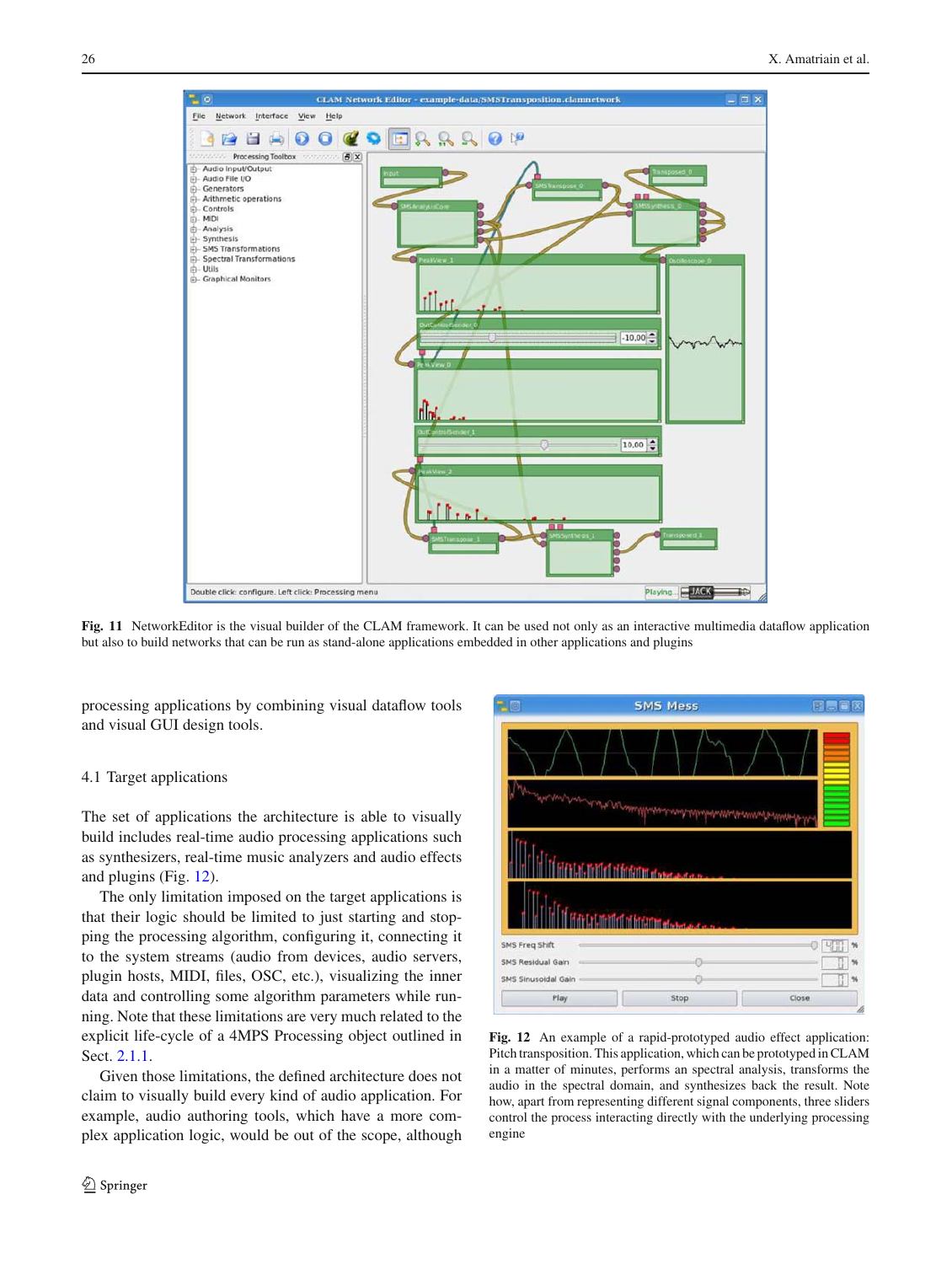

<span id="page-12-0"></span>**Fig. 13** Visual prototyping architecture. The CLAM components that enable the user to visually build applications

| 5.0                                  | <b>Ot Designer</b>                                    | $ \Box$ $\times$                                   |
|--------------------------------------|-------------------------------------------------------|----------------------------------------------------|
| Form Tools<br>Window<br>File<br>Edit | Help                                                  |                                                    |
|                                      | ₩ 実 競 議 國<br>5 四<br>3 III                             |                                                    |
| Widget Box<br><b>B</b> x<br>2222222  | SMS Transpose - SMSTransposition.ul*<br>$-1x$         |                                                    |
| Layouts<br>o                         |                                                       | $Object^*$                                         |
| ⊞<br><b>Spacers</b>                  |                                                       | InControl SMSTranspos                              |
| <b>Buttons</b><br>m                  |                                                       | ICDNumber1 2                                       |
| Item Views (Model-Based)<br>⊞        |                                                       | ICDNumber1 3                                       |
| Item Widgets (Item-Based)<br>⊕       |                                                       |                                                    |
| <b>Containers</b><br>Θ               |                                                       | textLabel1 4 3                                     |
| <b>Input Widgets</b><br>⊞            |                                                       | textLabel1 4 4                                     |
| <b>Display Widgets</b><br>⊕          |                                                       | textLabel 3                                        |
| Arthur Widgets [Demo]<br>⊕           |                                                       | textLabel 4                                        |
| Display Widgets [Examples]<br>o      |                                                       | 日 frame3                                           |
| Qt 3 Support                         |                                                       | <b>W.</b> OutPort Input Aud                        |
| <b>CLAM Widgets</b>                  |                                                       | OutPort Input Aud                                  |
| Oscilloscope                         |                                                       | <b>New OutPort SMSAnalys</b>                       |
| Vumeter                              |                                                       |                                                    |
|                                      |                                                       | OutPort SMSTransp-                                 |
| SpectrumView                         |                                                       | OutPort SMSTransp                                  |
| PeakView                             |                                                       | $\left  \cdot \right $<br>$\left  \cdot \right $   |
| CLAM::VM::Tonnetz                    | Transposition 1<br>semitones                          | Property Editor<br><b>B</b> X<br>www.              |
|                                      | semitones<br>Transposition 2                          | Value -                                            |
| CLAM::VM::KeySpace                   |                                                       | Property                                           |
| PolarChromaPeaks                     | Playback Backend<br>Play<br>Close<br>Stop<br>vicuumun | <b>QObject</b>                                     |
| CLAM::VM::ChordRanking               |                                                       | objectName<br>Out                                  |
|                                      |                                                       | QWidget<br>۰                                       |
|                                      |                                                       | ٠<br>windowModality<br>Qt:i                        |
|                                      |                                                       | $\left  \cdot \right $<br>$\overline{\phantom{a}}$ |

<span id="page-12-1"></span>**Fig. 14** Qt Designer tool editing the interface of an audio application

the architecture would help to build important parts of such applications.

The architecture provides the following features:

- Communication of any kind of data and control objects between GUI and processing core (not just audio buffers).
- The prototype can be embedded in a wider application with a minimal effort.
- Plugin extensibility for processing units, for graphical elements which provide data visualization and control sending, and for system connectivity back-ends (JACK, ALSA, PORTAUDIO, LADSPA, VST, AudioUnit, etc.)

## 4.2 Main architecture

The proposed architecture (Fig. [13\)](#page-12-0) has three main components: A visual tool to define the audio processing core, a visual tool to define the user interface and a third element, the run-time engine, that dynamically builds definitions coming from both tools, relates them and manages the application logic. We implemented this architecture using some existing tools. We are using CLAM NetworkEditor as the audio processing visual builder, and Trolltech's Qt Designer as the user interface definition tool. Both Qt Designer and CLAM NetworkEditor provide similar capabilities in each domain, user interface and audio processing, which are later exploited by the run-time engine.

Qt Designer can be used to define user interfaces by combining several widgets. The set of widget is not limited; developers may define new ones that can be added to the visual tool as plugins. Figure [14](#page-12-1) shows a Qt Designer session designing the interface for an audio application, which uses some CLAM data objects related widgets provided by CLAM as a Qt widgets plugin. Note that other CLAM data related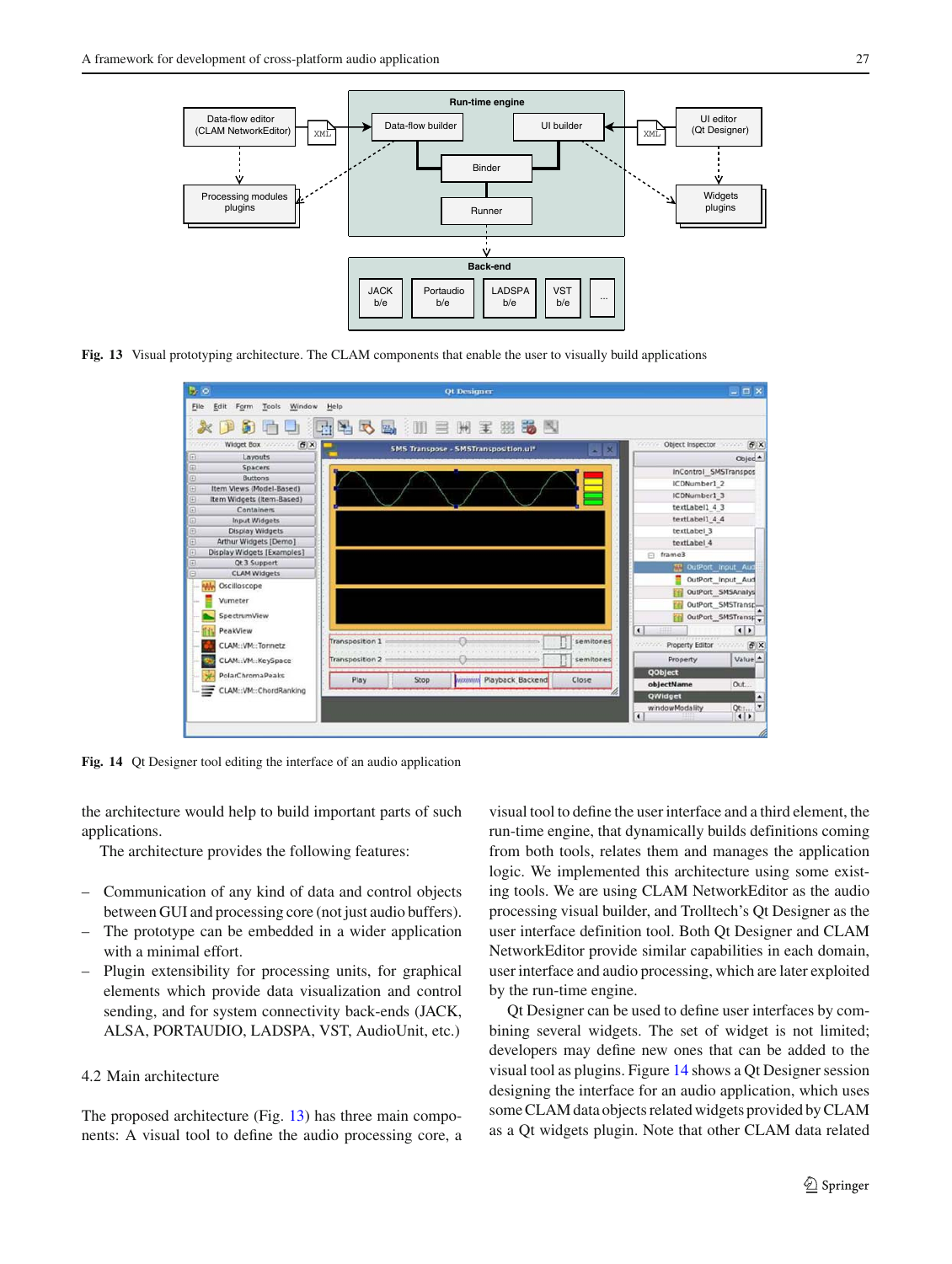widgets are available on the left panel list. For example to view spectral peaks, tonal descriptors or spectra.

Interface definitions are stored as XML files with the ".ui" extension. Ui files can be rendered as source code or directly loaded by the application at run-time. Applications may, also, discover the structure of a run-time instantiated user interface by using introspection capabilities.

Analogously, CLAM Network Editor allows to visually combine several processing modules into a processing network definition. The set of processing modules in the CLAM framework is also extensible with plugin libraries. Processing network definitions can be stored as XML files that can be loaded later by applications in run-time. And, finally the CLAM framework also provides introspection so a loader application may discover the structure of a run-time loaded network.

## 4.3 Run-time engine

If only a dataflow visual tool and a visual interface designer was provided, some programming would still be required to glue it all together and launch the application. The purpose of the run-time engine, which is called prototyper in our implementation, is to automatically provide this glue. Next, we enumerate the problems that the run-time engine faces and how it solves them.

## *4.3.1 Dynamic building*

Both component structures, the audio processing network and the user interface, have to be built up dynamically in run-time from an XML definition. The complexity to be addressed is how to do such task when the elements of such structure are not known before hand because they are defined by add-on plugins.  $3$ 

Both CLAM and Qt frameworks provide object factories that can build objects given a type identifier. Because we want interface and processing components to be expandable, factories should be able to incorporate new objects defined by plugin libraries. To enable the creation of a certain type of object, the class provider must register a creator on the factory at plugin initialization.

In order to build up the components into an structure, both frameworks provide means for reflection so the builder can discover the properties and structure of unknown objects. For instance, in the case of processing elements, the builder can browse the ports, the controls, and the configuration parameters using a generic interface, and it can guess the type compatibility of a given pair of ports or controls.

## *4.3.2 Relating processing and user interface*

The run-time engine must relate components of both structures. For example, the spectrum view on the Transposition application (second panel on Fig. [12\)](#page-11-1) needs to periodically access spectrum data flowing by a given port of the processing network. The run-time engine first has to identify which components, are connected. Then decide whether the connection is feasible. For example, spectrum data cannot be viewed by an spectral peaks view. And then, perform the connection, all that without the run-time engine knowing anything about spectra and spectral peaks.

The proposed architecture uses properties such the component name to relate components on each side. Then components are located by using introspection capabilities on each side framework.

Once located, the run-time engine must assure that the components are compatible and connect them. The run-time engine is not aware of the types of data that connected objects will handle, we deal that by applying the typed connections design pattern mentioned in Sect. [2.2.](#page-3-1) In a nutshell, this design pattern allows to establish a type dependent connection construct between two components without the connector maker knowing the types and still be type safe. This is done by dynamically check the handled type on connection time, and once the type is checked both sides are connected using statically type checked mechanisms which will do optimal communication on run-time.

#### *4.3.3 Thread safe communication in real-time*

One of the main issues that typically need extra effort while programming is multi-threading. In real-time audio applications based on a data flow graph, the processing core is executed in a high priority thread while the rest of the application is executed in a normal priority one following the out-of-band and in-band partition pattern [\[34](#page-16-8)]. Being in different threads, safe communication is needed, but traditional mechanisms for concurrent access are blocking and the processing thread can not be blocked. Thus, new solutions, as the one proposed by the port monitor pattern in Sect. [2.2,](#page-3-1) are needed.

A port monitor is a special kind of processing component which does double buffering of an input data and offers a thread safe data source interface for the visualization widgets. A flag tells which is the read and the write buffer. The processing thread does a try lock to switch the writing buffer. The visualization thread will block the flag when accessing the data but as the processing thread just does a 'try lock', so it will just overwrite the same buffer but it won't block fulfilling the real-time requirements of the processing thread.

<span id="page-13-0"></span><sup>&</sup>lt;sup>3</sup> Note that this is a recurring issue in audio applications where the use of plug-ins is common practice.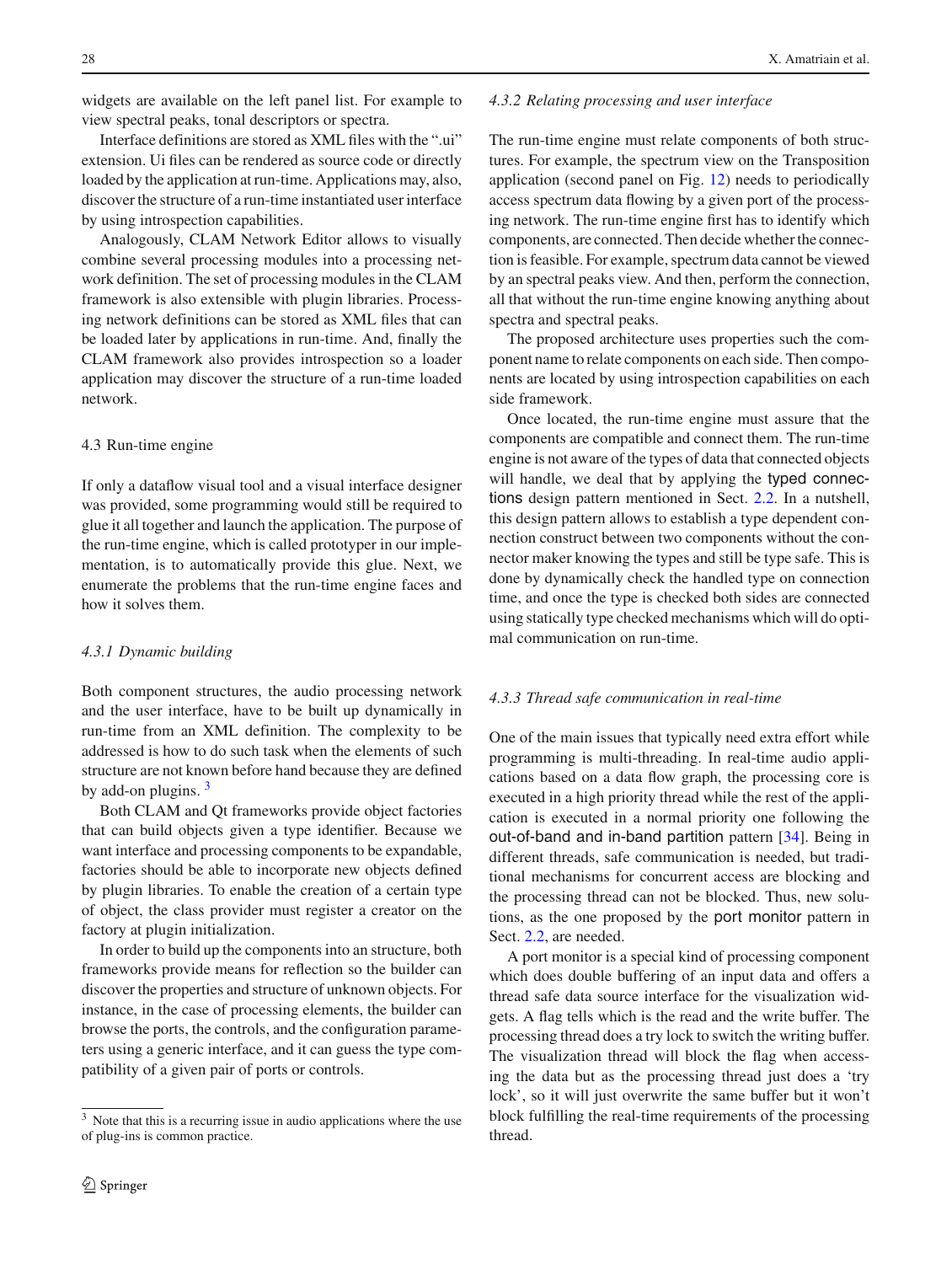## *4.3.4 System back-end*

Most of the application logic is coupled to sinks and sources for audio data and control events. Audio sources and sinks depend on the context of the application: JACK, ALSA, ASIO, DirectSound, VST, LADSPA, and so on. So the way of dealing with threading, callbacks, and assigning input and outputs is different in each case. The architectural solution for that has been providing back-end plugins to deal with this issues.

Back-end plugins address the often complex back-end setup, relate and feed sources and sinks in a network with real system sources and sinks, control processing thread and provide any required callback. Such plugins, hide all that complexity with a simple interface with operations such as setting up the back-end, binding a network, start and stop the processing, and release the back-end.

The back-end also transcends to the user interface as sometimes the application may let the user to choose the concrete audio sink or source, and even choose the audio back-end. Back-end plugin system also provides interface to cover such functionality.

## <span id="page-14-0"></span>**5 The big picture**

This article would be incomplete without at least a short overview of existing environments that somehow share objectives or constructs with CLAM. In the following we will outline similar frameworks and tools and highlight what makes CLAM unique.

## 5.1 A (very brief) survey of existing audio environments

In this section, we will give a brief survey of existing frameworks and environments for audio processing. Although, because of space constraints, the survey is not much more than an ordered list, we believe that it is already valuable to have all these references listed in such a way. Most of these environments are extensively reviewed in [\[3](#page-15-2)].

The current arena presents heterogeneous collections of systems that range from simple libraries to full-fledged frameworks.<sup>[4](#page-14-1)</sup> Unfortunately, it is very difficult to have a complete picture of the existing environments in order to choose one or decide designing a new one.

In order to contextualize our survey and because the 4MPS metamodel is valid for any kind of multimedia processing system, it is best to first start with a list of relevant environments not only for audio but also for image and multimedia:

- *Multimedia Processing Environments*: Ptolemy [\[27](#page-16-19)], BCMT [\[35\]](#page-16-20), MET++ [\[1\]](#page-15-6), MFSM [\[20](#page-16-21)], VuSystem [\[31](#page-16-22)], Javelina [\[26](#page-16-23)], VDSP [\[36\]](#page-16-24)
- *(Mainly) Audio Processing Environments*: CLAM [\[6](#page-15-7)], The Create Signal Library (CSL) [\[39](#page-16-25)], Marsyas [\[45](#page-16-26)], STK [\[16](#page-16-27)], Open Sound World (OSW) [\[14](#page-16-17)], Aura[\[18\]](#page-16-28), SndObj [\[29](#page-16-29)], FORMES [\[15\]](#page-16-30), Siren [\[38](#page-16-31)], Kyma [\[44\]](#page-16-32), Max [\[41](#page-16-33)], PD[\[40](#page-16-15)]
- *(Mainly) Visual Processing Environments*: Khoros-Cantata [\[56\]](#page-17-4) (now VisiQuest), TiViPE [\[32\]](#page-16-34), NeatVision [\[51](#page-17-5)], AVS [\[47\]](#page-16-35), FSF [\[21\]](#page-16-36)

If we now focus in the audio field, we can further classify the environments according to their scope and main purpose as follows:

- 1. *Audio processing frameworks*: software frameworks that offer tools and practices that are particularized to the audio domain.
	- (a) *Analysis oriented*: Audio processing frameworks that focus on the extraction of data and descriptors from an input signal. Marsyas by Tzanetakis [\[45](#page-16-26)] is probably the most important framework in this subcategory as it has been used extensively in several music information retrieval systems [\[45](#page-16-26)].
	- (b) Synthesis oriented: Audio processing frameworks that focus on generating output audio from input control signals or scores. STK by Cook [\[16\]](#page-16-27) has already been in use for more than a decade and it is fairly complete and stable.
	- (c) General purpose: These audio processing frameworks offer tools both for analysis and synthesis. Out of the ones in this sub-category both SndObj [\[29](#page-16-29)] and CSL [\[39\]](#page-16-25) are in a similar position, having in any case some advantages and disadvantages. CLAM, the framework developed presented in this article, should be included in this sub-category.
- 2. *Music processing frameworks*: These are software frameworks that instead of focusing on signal-level processing applications they focus more on the manipulation of symbolic data related to music. Siren [\[38\]](#page-16-31) is probably the most prominent example in this category.
- 3. *Audio and music visual languages and applications*: Some environments base most of their tools around a graphical metaphor that they offer as an interface with the end user. In this section, we include important examples such as the Max [\[41](#page-16-33)] family or Kyma [\[44](#page-16-32)].
- 4. *Music languages*: In this category we find different languages that can be used to express musical information

<span id="page-14-1"></span> $4$  Note that throughout the article we are adhering to the most commonly accepted definition in which a *framework* is defined as "a set of classes that embodies an abstract design for solutions to a family of problems" [\[28\]](#page-16-18), we will use the term *environment* otherwise.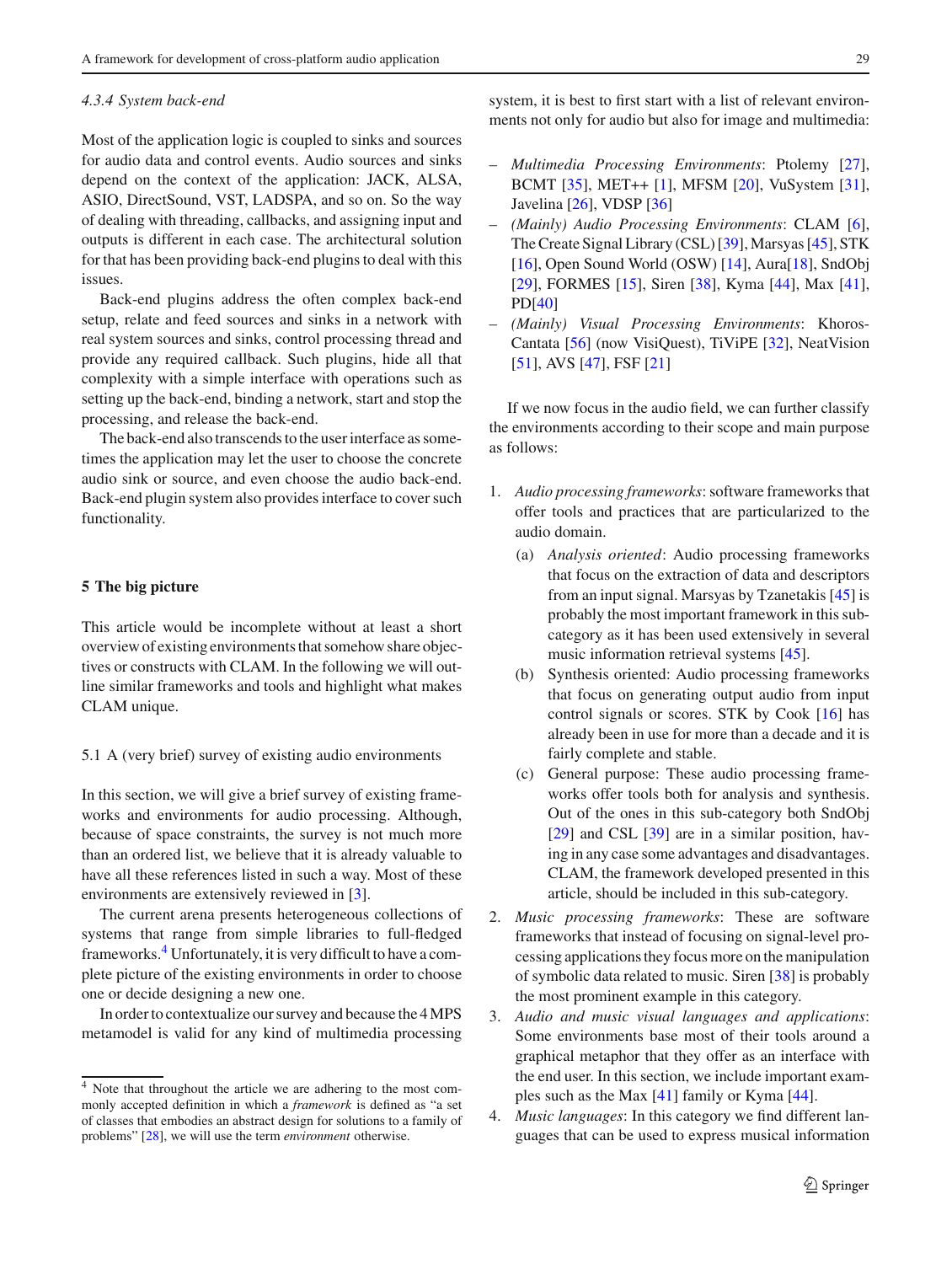(note that we have excluded those having a graphical metaphor, which are already in the previous one). Although several models of languages co-exist in this category, it is the Music-N family of languages the most important one. *Music-N languages* languages are based their proposal on the separation of musical information into statical information about *instruments* and dynamic information about the *score*, understanding this score as a sequence of time-ordered note events. Music-N languages are also based on the concept of *unit generator*. The most important language in this category, because of its acceptance, use and importance, is Csound [\[49](#page-16-37)].

# 5.2 CLAM in the big picture

Although as shown earlier, many other related environments exist there are some important features of our framework that are worth pointing out and make it somehow different<sup>5</sup> (see [\[3](#page-15-2)] for an extensive study and comparison of most of them):

- 1. All the code is *object-oriented* and written in C++ for efficiency. Although the choice of a specific programming language is no guarantee of any style at all, we have tried to follow solid design principles like design patterns [\[22\]](#page-16-38) and C++ idioms [\[2](#page-15-9)], good development practices like test-driven development [\[12\]](#page-16-39) and refactoring [\[19](#page-16-40)], as well as constant peer reviewing.
- 2. It is *efficient* because the design decisions concerning the generic infrastructure have been taken to favor efficiency (i.e. inline code compilation, no virtual methods calls in the core process tasks, avoidance of unnecessary copies of data objects, etc.).
- 3. It is *comprehensive* since it not only includes classes for processing (i.e. analysis, synthesis, transformation) but also for audio and MIDI input/output, XML and SDIF serialization services, algorithms, data visualization and interaction, and multi-threading.
- 4. It integrates a large number of already existing third party tools under a common metamodel.
- 5. It deals with wide variety of *extensible data types* that range from low-level signals (such as audio or spectrum) to higher-level semantic-structures (a musical phrase or an audio segment).
- 6. It is *cross-platform*.
- 7. The framework can be used either as a regular C++ *library* or as a *visual prototyping tool*.
- 8. It has been formalized through a metamodel and a pattern language so the lessons learned can be used beyond CLAM.

#### **6 Conclusions**

CLAM already has a long life as it has been developed for the past 6 years. During this period of time, and even before reaching its first stable release, the framework has proved useful in many applications and scenarios.

In this article, we have presented a thorough review of CLAM features as in its 1.0 release. We have focused especially on the latest developments, which drive the framework in a more *black-box* direction by presenting a rapid-prototyping visual builder that allows to build efficient stand-alone applications and plugins.

And although CLAM is valuable in itself, as an example of a well-designed multimedia application framework, we have also shown why many of its constructs and design decisions can be shared beyond the framework itself. In the 4 MPS metamodel we offer a domain-specific language that is shared by many multimedia processing applications and in the dataflow pattern language we detail more fine grain constructs that are also found in many environments.

**Acknowledgments** The CLAM framework has been developed at the Universitat Pompeu Fabra thanks to the contribution of many developers and researchers. A non-exhaustive list of contributors should at least include Maarten de Boer, Miguel Ramírez, Xavi Rubio, Ismael Mosquera, Xavier Oliver, Enrique Robledo, and our students from the Google Summer of Code.

## <span id="page-15-6"></span>**References**

- 1. Ackermann, P.: Direct manipulation of temporal structures in a multimedia application framework. In: Proceedings of the 1994 ACM Multimedia Conference, 1994
- <span id="page-15-9"></span>2. Alexandrescu, A.: Modern C++ design. Addison–Wesley, Pearson Education, New York (2001)
- <span id="page-15-2"></span>3. Amatriain, X.: An object-oriented metamodel for digital signal processing with a focus on audio and music. PhD thesis, Universitat Pompeu Fabra, Barcelona, Spain, 2004
- <span id="page-15-0"></span>Amatriain, X.: Clam: a framework for audio and music application development. IEEE Softw. **24**(1), 82–85 (2007)
- <span id="page-15-3"></span>5. Amatriain, X.: A domain-specific metamodel for multimedia processing systems. IEEE Trans. Multimed. **9**(6), 1284–1298 (2007)
- <span id="page-15-7"></span>6. Amatriain, X., Arumi, P.: Developing cross-platform audio and music applications with the CLAM Framework. In: Proceedings of International Computer Music Conference, 2005
- <span id="page-15-4"></span>7. Amatriain, X., Bonada, J., Loscos, A., Serra, X.: DAFX: Digital Audio Effects (Udo Z+áalzer ed.), chapter Spectral Processing. pp. 373–438. Wiley, New York (2002)
- <span id="page-15-1"></span>8. Amatriain, X., de Boer, M., Robledo, E., Garcia, D.: CLAM: an OO framework for developing audio and music applications. In: Proceedings of the 2002 Conference on Object Oriented Programming, Systems and Application (OOPSLA 2002)(Companion Material), Seattle, USA. ACM, New York (2002)
- <span id="page-15-5"></span>9. Amatriain, X., Massaguer, J., Garcia, D., Mosquera, I.: The clam annotator: a cross-platform audio descriptors editing tool. In: Proceedings of the 2005 International Symposium on Music Information Retrieval, ISMIR '05, 2005

<span id="page-15-8"></span><sup>5</sup> Note that most of these features can be individually traced in many other environments. It is the inclusion of all of them what makes CLAM unique.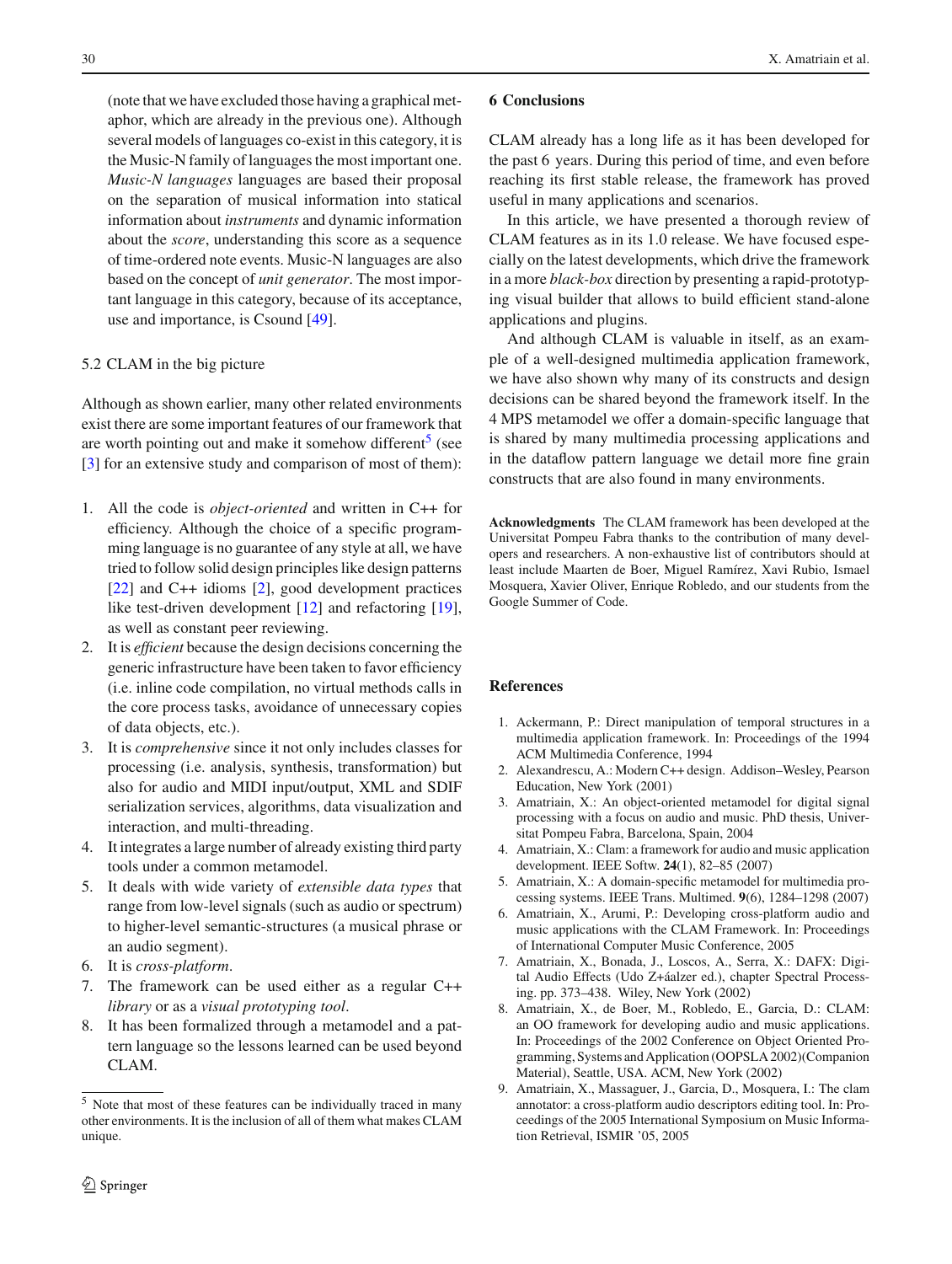- <span id="page-16-9"></span>10. Arumi, P., Garcia, D., Amatriain, X.: A dataflow pattern language for sound and music computing. In: Proceedings of Pattern Languages of Programming (PloP 06), 2006
- <span id="page-16-6"></span>11. Aucouturier, J.: Ten experiments on the modelling of polyphonic timbre. PhD thesis, University of Paris 6/Sony CSL Paris, 2006
- <span id="page-16-39"></span>12. Beck, K.: Test Driven Development by Example. Addison– Wesley, New York (2000)
- <span id="page-16-0"></span>13. Burbeck, S.: Application programming in smalltalk-80: how to use model-view-controller (mvc). Technical report, Xerox PARC, 1987
- <span id="page-16-17"></span>14. Chaudhary, A., Freed, A., Wright, M.: An open architecture for real-time audio processing software. In: Proceedings of the Audio Engineering Society 107th Convention, 1999
- <span id="page-16-30"></span>15. Cointe, P., Briot, J.P., Serpette, B.: Object-Oriented Concurrent Programming, chapter The FORMES Language: a Musical Application of Object Oriented Concurrent Programming. MIT Press, Cambridge (1987)
- <span id="page-16-27"></span>16. Cook, P.: Synthesis Toolkit in C++. In: Proceedings of the 1996 SIGGRAPH, 1996
- <span id="page-16-4"></span>17. Dannenberg, R.B.: Combining visual and textual representations for flexible interactive audio signal processing. In: Proceedings of the 2004 International Computer Music Conference (ICMC'04) (2004)
- <span id="page-16-28"></span>18. Dannenberg, R.B.: Combining visual and textual representations for flexible interactive audio signal processing. In: Proceedings of the 2004 International Computer Music Conference (ICMC'04) (2004)
- <span id="page-16-40"></span>19. Fowler, M., Beck, K., Brant, J., Opdyke, W., Roberts, D.: Refactoring: improving the design of existing code. Addison–Wesley, New York (1999)
- <span id="page-16-21"></span>20. François, A.R.J., Medioni, G.G.: A modular middleware flow scheduling framework. In: Proceedings of ACM Multimedia 2000, pp. 371–374, Los Angeles, CA, November 2000
- <span id="page-16-36"></span>21. François, A.R.J., Medioni, G.G.: A modular software architecture for real-time video processing. In: IEEE International Workshop on Computer Vision Systems, pp. 35–49. Vancouver, B.C., Canada, July 2001
- <span id="page-16-38"></span>22. Johnson, R., Gamma, E., Helm, R., Vlissides, J.: Design Patterns— Elements of Reusable Object-Oriented Software. Addison– Wesley, New York (1996)
- <span id="page-16-11"></span>23. Garcia, D., Amatrian, X.: XML as a means of control for audio processing, synthesis and analysis. In: Proceedings of the MOSART Workshop on Current Research Directions in Computer Music, Barcelona, Spain, 2001
- <span id="page-16-14"></span>24. Green, T.R.G., Petre, M.: Usability analysis of visual programming environments: a "cognitive dimensions" framework. J. Vis. Lang. Comput. **7**(2), 131–174 (1996)
- <span id="page-16-12"></span>25. Haas, J.: SALTO—a spectral domain saxophone synthesizer. In: Proceedings of MOSART Workshop on Current Research Directions in Computer Music, Barcelona, Spain, 2001
- <span id="page-16-23"></span>26. Hebel, K.J.: The well-tempered object. musical applications of object-oriented software technology, chapter Javelina: An Environment for Digital Signal Processor Software Development. pp. 171–187. MIT Press, Cambridge (1991)
- <span id="page-16-19"></span>27. Hylands, C. et al.: Overview of the Ptolemy Project. Technical report, Department of Electrical Engineering and Computer Science, University of California. Berklee, CA, USA (2003)
- <span id="page-16-18"></span>28. Johnson, R.E., Foote, J.: Designing Reusable Classes. J. Object Oriented Program. **1**(2), 22–35 (1988)
- <span id="page-16-29"></span>29. Lazzarini, V.: Sound processing with the SndObj Library: an overview. In: Proceedings of the 4th International Conference on Digital Audio Effects (DAFX '01), 2001
- <span id="page-16-2"></span>30. Lee, E.A., Park, T.: Dataflow process networks. In: Proceedings of the IEEE, vol. 83, pp. 773–799 (1995)
- <span id="page-16-22"></span>31. Lindblad, C.J., Tennenhouse, D.L.: The VuSystem: A Programming System for Compute-Intensive Multimedia. IEEE J. Sel. Areas Commun. **14**(7), 1298–1313 (1996)
- <span id="page-16-34"></span>32. Lourens, T.: TiViPE—Tino's visual programming environment. In: Proceedings of the 28th Annual International Computer Software and Applications Conference (COMPSAC'04), pp. 10–15, 2004
- <span id="page-16-7"></span>33. Lucid, H., Huljenid, D.: Developing multimedia services using high-performance concurrent communication design patterns. In: Proceedings of the 7th International Conference on Telecommunications. ConTEL 2003, 2003
- <span id="page-16-8"></span>34. Manolescu, D.A.: A dataflow pattern language. In: Proceedings of the 4th Pattern Languages of Programming Conference, 1997
- <span id="page-16-20"></span>35. Mayer-Patel, K., Rowe, L.: Design and performance of the Berkeley continuous media toolkit. In: Proceedings of Multimedia Computing and Networking 1997, pp. 194–206, San Jose, CA (1997)
- <span id="page-16-24"></span>36. Mellinger, D.K., Garnett, G.E., Mont-Reynaud, B.: The Welltempered Object Musical Applications of Object-Oriented Software Technology, chapter Virtual Digital Signal Processing in an Object-Oriented System. pp. 188–194. MIT Press, Cambridge (1991)
- <span id="page-16-5"></span>37. Parks, T.M.: Bounded Schedule of Process Networks. PhD thesis, University of California at Berkeley, 1995
- <span id="page-16-31"></span>38. Pope, S.T.: Squeak: Open Personal Computing and Multimedia, chapter Music and Sound Processing in Squeak Using Siren. Prentice- Hall, Englewood Cliffs (2001)
- <span id="page-16-25"></span>39. Pope, S.T., Ramakrishnan, C.: The Create Signal Library ("Sizzle"): Design, Issues and Applications. In: Proceedings of the 2003 International Computer Music Conference (ICMC '03), 2003
- <span id="page-16-15"></span>40. Puckette, M.: Pure data. In: Proceedings of the 1996 International Computer Music Conference, pp. 269–272 (1996)
- <span id="page-16-33"></span>41. Puckette, M.: Max at seventeen. Comput. Music J. **26**(4), 31– 43 (2002)
- <span id="page-16-10"></span>42. Roberts, D., Johnson, R.: Evolve frameworks into domain-specific languages. In: Proceedings of the 3rd International Conference on Pattern Languages for Programming, Monticelli, IL, USA, September 1996
- <span id="page-16-13"></span>43. Robledo, E.: RAPPID: robust real time audio processing with CLAM. In: Proceedings of 5th International Conference on Digital Audio Effects, Hamburg, Germany, 2002
- <span id="page-16-32"></span>44. Scaletti, C., Johnson, R.E.: An interactive environment for objectoriented music composition and sound synthesis. In: Proceedings of the 1988 Conference on Objec-Oriented Programming, Systems, Languages, and Applications (OOPSLA'88), pp. 25–30, September 1988
- <span id="page-16-26"></span>45. Tzanetakis, G., Cook, P.: Marsyas3D: a prototype audio browsereditor using a large-scale immersive visual and audio display. In: Proceedings of the International Conference on Auditory Display (ICAD). IEEE, 2001
- <span id="page-16-16"></span>46. Tzanetakis, G., Cook, P.: Audio Information Retrieval using Marsyas. Kluewer, Dordrecht (2002)
- <span id="page-16-35"></span>47. Upson, C. et al.: The application visualization system: a computational environment for scientific visualization. IEEE Comput. Graph. Appl. **9**(4), 32–40 (1989)
- <span id="page-16-3"></span>48. van Dijk, H.W., Sips, H.J., Deprettere, Ed F.: On context-aware process networks. In: Proceedings of the International Symposium on Mobile Multimedia & Applications (MMSA 2002), December 2002
- <span id="page-16-37"></span>49. Vercoe, B.L.: CSound. The CSound Manual Version 3.48. A Manual for the Audio Processing System and supporting program with Tutorials, 1992
- <span id="page-16-1"></span>50. Weinand, A., Gamma, E., Marty, R.: Design and implementation of ET++, a seamless object-oriented application framework. Struct. Program. **10**(2) (1989)